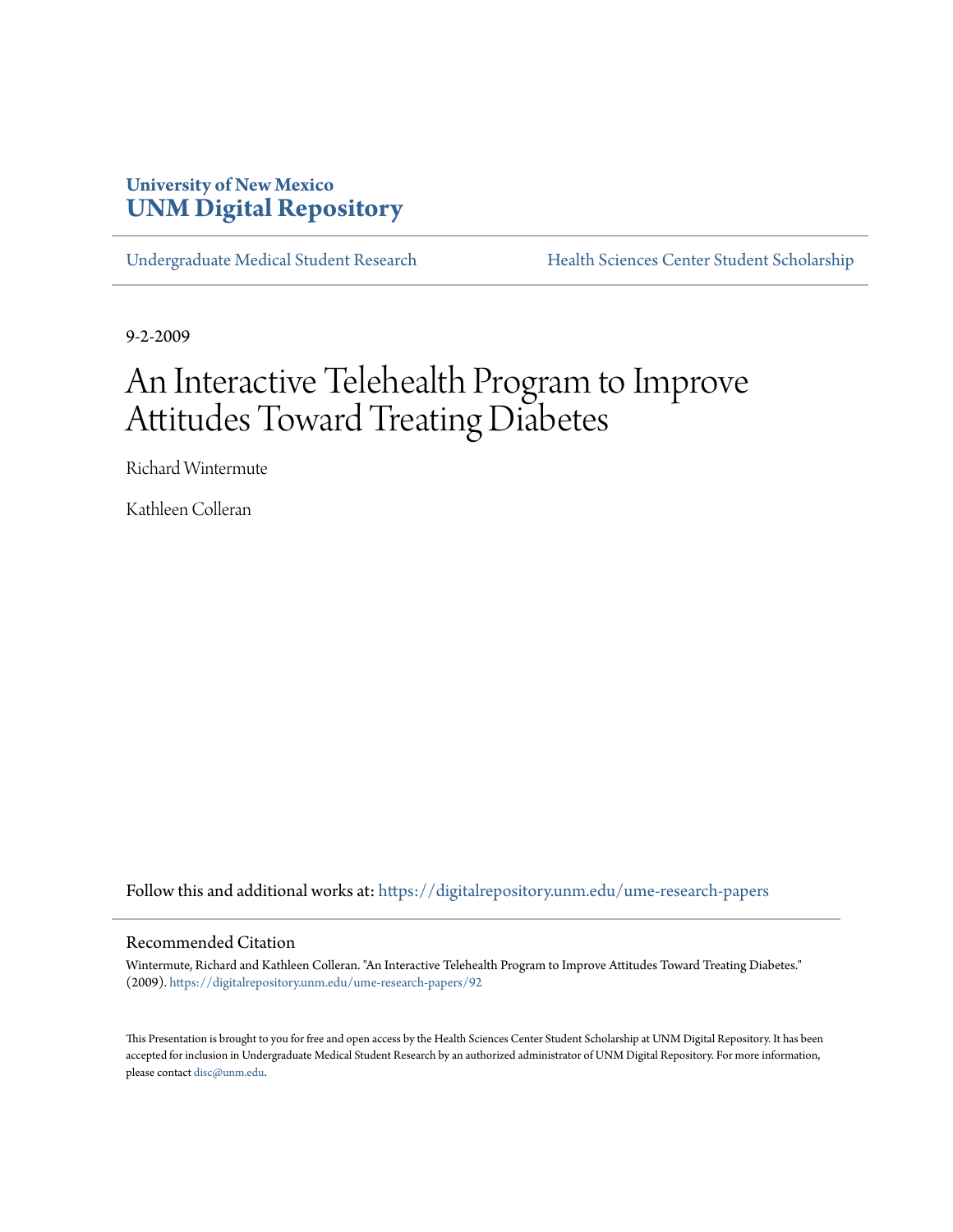# **An Interactive Telehealth Program to Improve Attitudes Toward Treating Diabetes**

Richard Wintermute, MSIV Kathleen Colleran, MD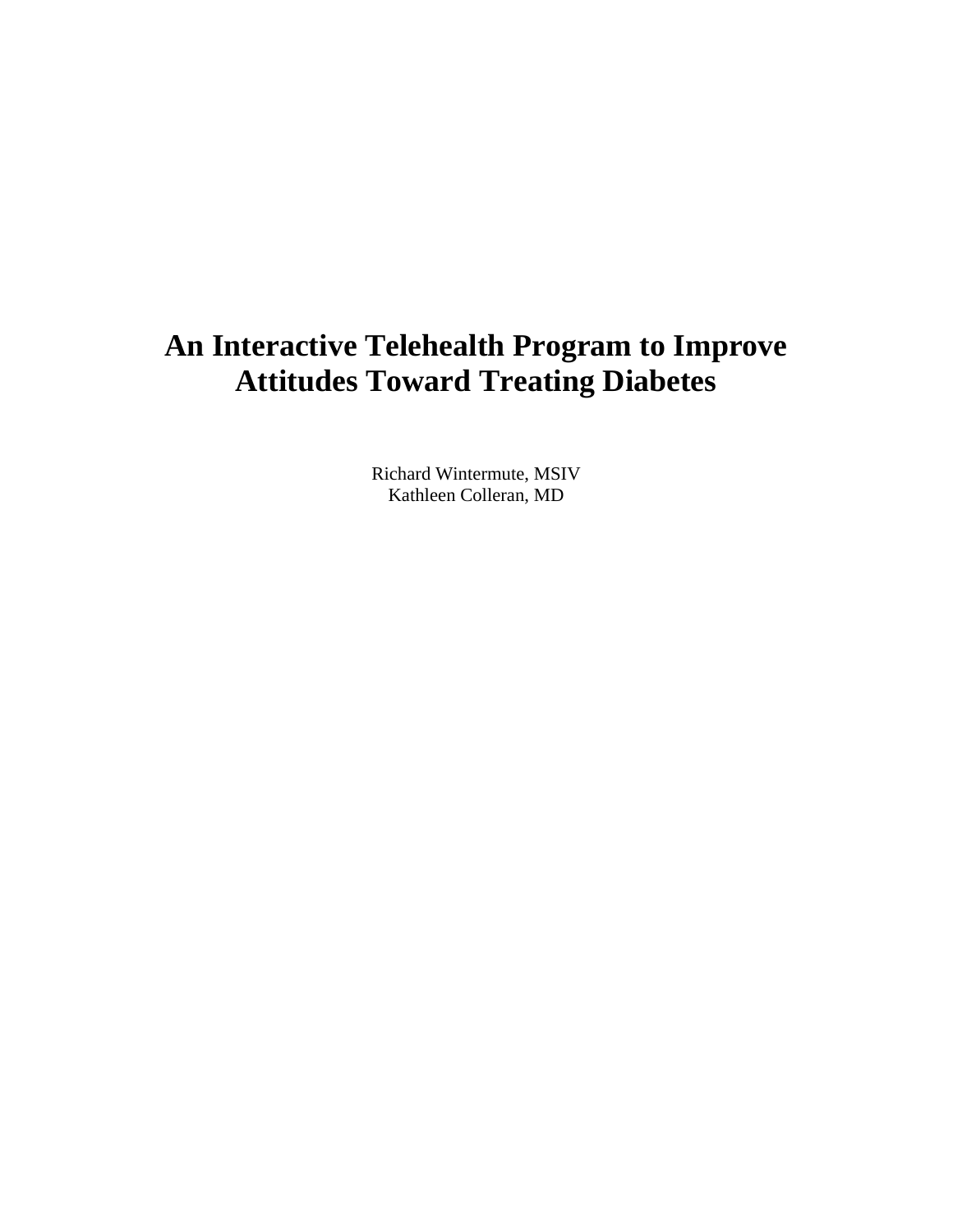## **Abstract**

#### *Background*

Currently 60% of the United States population is overweight or obese. Recent data has shown that 7% of the US population has Diabetes Mellitus Type 2 and New Mexico is above the average at 9%. Many studies have shown that good glycemic control with lifestyle changes or Metformin therapy can prevent or delay microvascular and some macrovascular complications of Diabetes. These findings have not been translated into routine care especially in New Mexico in large part due to NMs largely, rural, poor and medically underserved population. The Extension for Community Healthcare Outcomes (ECHO) is a project developed at the University of New Mexico Health Science Center (UNMHSC) that connects UNMHSC expects with providers in rural New Mexico using a tele-health network. Although the ECHO project was first developed to treat Hepatitis C, its design allows it to be replicated for other complex and chronic diseases such as Diabetes Mellitus Type 2. We sought to evaluate the project as a teaching tool for medical students participating in rural education programs. We hypothesize that medical students participating in the diabetes ECHO project will demonstrate improved knowledge and a positive attitude towards the treatment and care for patients with diabetes.

#### *Methods*

A total number of 14 first through fourth year medical students were assigned to either an intervention group or control group. The intervention group completed four to eight weeks of the Extension for Community Healthcare Outcomes (ECHO) telehealth program on diabetes knowledge and attitude towards treatment while in a healthcare rotation in a rural New Mexico community. The control group completed four to eight weeks of a rural New Mexico rotation but did not participate in weekly tele-health clinics. Surveys rating the participant's knowledge and attitude towards diabetes were given before and after the four to eight week clinics.

#### *Results*

There was at least one question with a significant change between the pre and post survey group that participated in the ECHO telehealth clinics in each survey. Two out of the thirty-three questions for the Diabetes Attitude Survey, one out of the seven for the Diabetes Knowledge Survey and, one out of the twelve questions for the Attitudes Diabetes Care Survey showed a significant change. There were no significant differences between the post survey intervention group compared to the post survey control group that did not participated in the ECHO telehealth clinics.

#### *Conclusions*

Although not statistically significant, the ECHO telehealth program showed improving attitudes and knowledge in treatment and understanding of type 2 diabetes mellitus.

# **Background**

Over the last several years, landmark studies have demonstrated that 1) diabetes can be prevented with life style changes or Metformin therapy (1); 2) glycemic control prevents or delays microvascular and some macrovascular complications (3,4); and 3) control of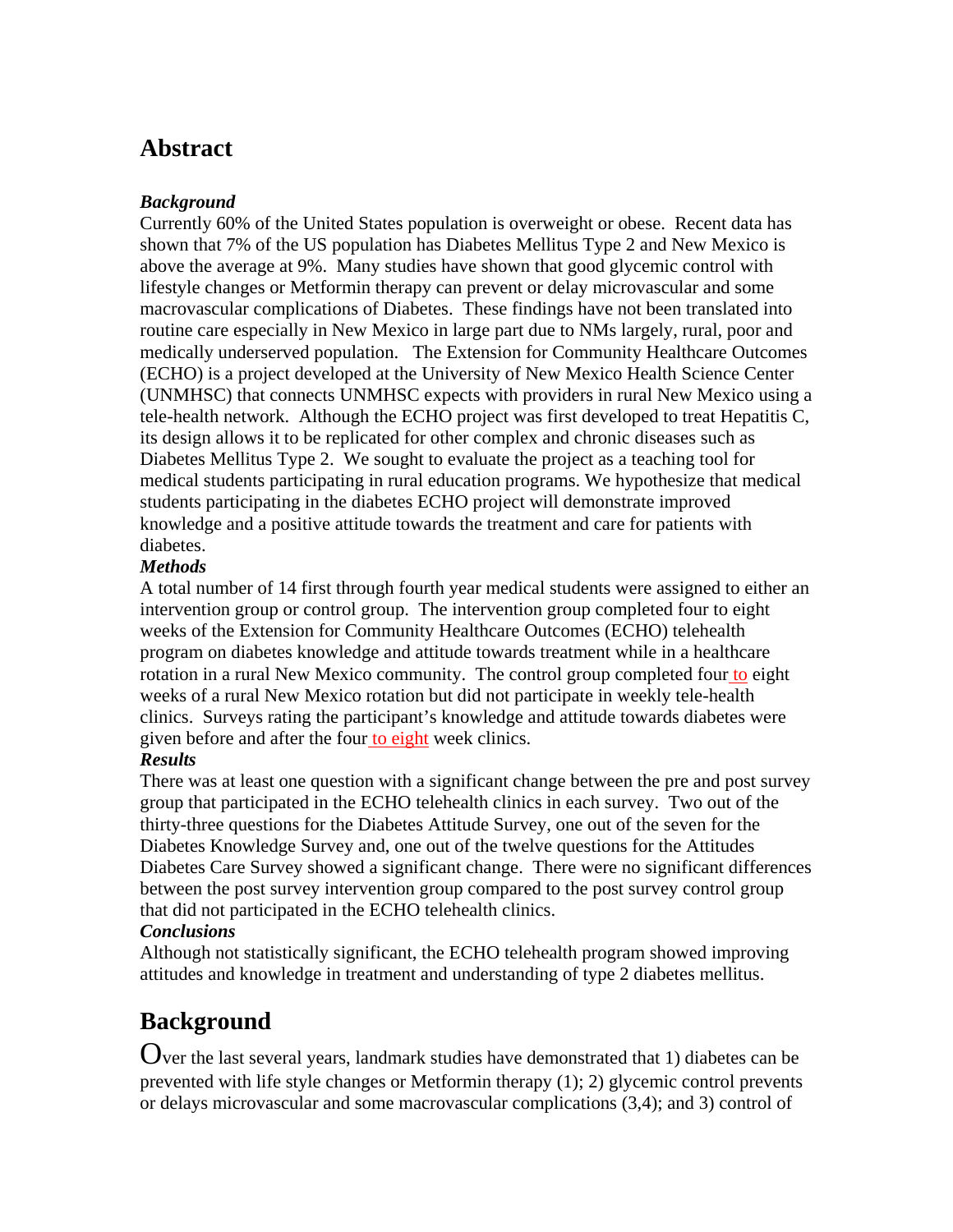blood pressure and lipids delays or prevents the onset of micro and macrovascular disease (2,5,6). Unfortunately, these findings have not been translated into routine practice. This void is particularly severe in rural areas because providers are isolated from the customary methods of continuing education and consultation. These barriers include but are not limited to:

- 1. Lack of specialty care in rural and medically underserved areas.
- 2. Lack of resources for patients to travel to see specialists at distant sites.
- 3. Limited capacity to empower providers with new knowledge
- 4. Limited capacity to overcome provider's attitudes and beliefs regarding preventive initiatives.
- 5. High provider/patient ratios
- 6. High provider turnover
- 7. Patient beliefs
- 8. Overwhelming abundance of prevention guidelines for prevalent disease processes
- 9. Cost of health care

 New Mexico (NM) is particularly susceptible to the inability to transfer new knowledge to prevent and treat diabetes, diabetic complications, and cardiovascular disease. NM is a largely rural and medically underserved state. NM has an area of 122,000 square miles but only 3 metropolitan areas with >100,000 residents and only one academic medical center, The University of New Mexico HSC. Over half of NM's 1.83 million residents are made up of minorities (44.7% non-Hispanic white, 42.1% Hispanic, and 9.5% Native Americans, and 3.7% other). NM's poverty rate (17.7%) led the nation in both 2000 and 2001 (national average 11.7%). Of the states 33 counties, 32 have been designated as Medically Underserved Areas (MUA's) by the Department of Health and Human Services (DHHS). In addition, 14 counties are designated as Health Professional Shortage Areas (HPSAs) for primary care physicians. Only 20% of NM's licensed physicians practice outside of urban areas and very few of them specialize in complex diseases (14). Because minorities are at greater risk for diabetes, NM has a higher prevalence of diabetes compared to other states (9% compared to the national average of 6%) (15). The fragmented health care system, lack of resources, rural demographics, provider shortages, large minority populations, high rates of medically uninsured patients and poverty all contribute to poorer outcomes for diabetic patients in NM than elsewhere. As a result, developing more effective methods for delivering diabetes care to medically underserved areas should be one of state's highest priorities.

 Previous attempts to improve care in rural and medically underserved areas have met with limited success. For example, Kirkman et al devised a multifaceted intervention targeting primary care providers, patients, and the health care system of a rural county in Indiana (9). The local physicians devised guidelines for treatment of diabetes based on consensus; providers were given information about their overall performance based on the guidelines multiple times throughout the study. Practice aids were developed and distributed to providers, chart flow sheets were devised and implemented, and extensive patient and physician education sessions were held. Multiple outcomes were measured. At the end of the first year of the study there were significant improvements in the number of blood pressure measurements taken, referrals for annual eye examination,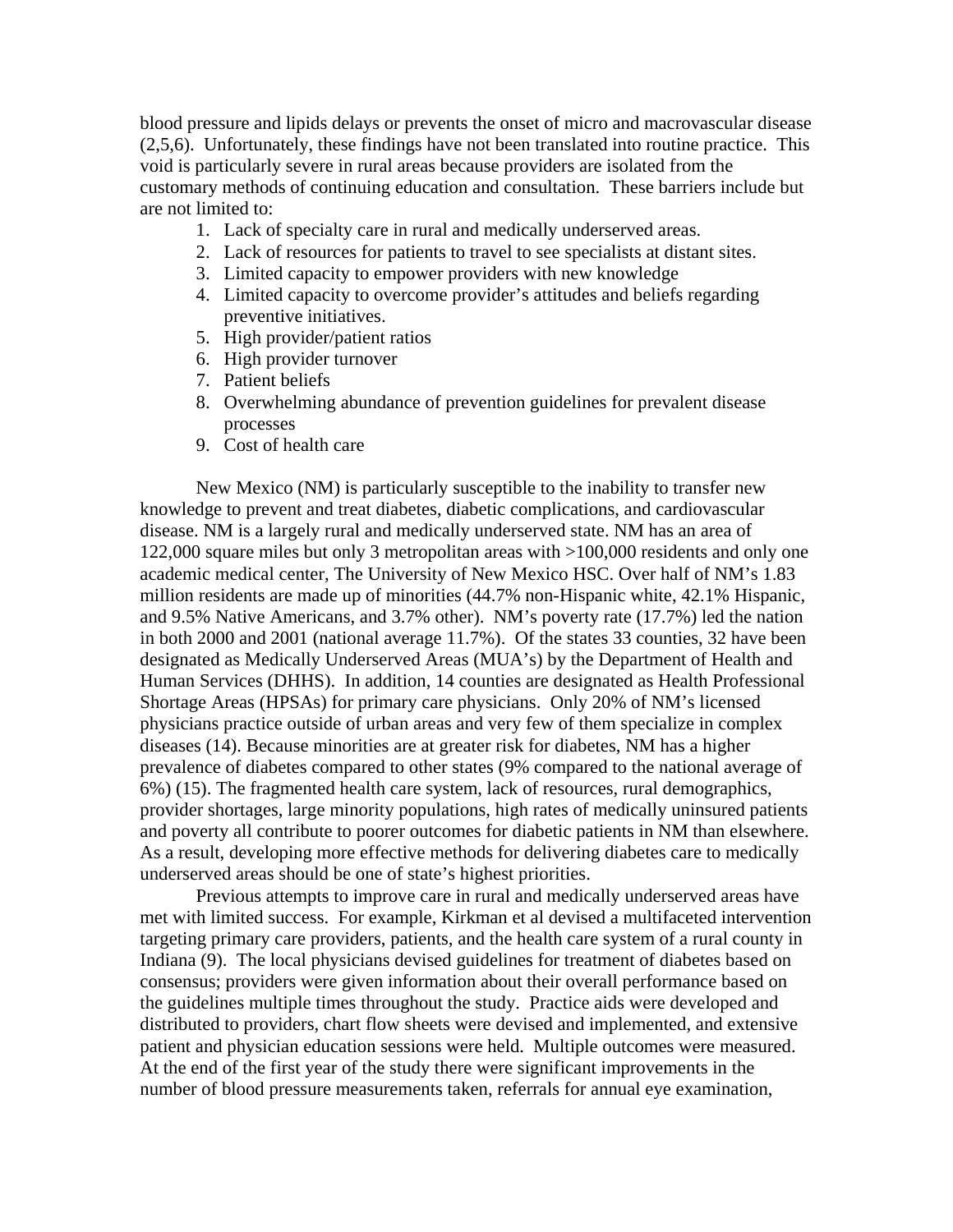annual foot examinations, and the number of HbA1C measurements done per year. However, by the end of the second year, despite ongoing intervention, only the number of blood pressure measurements and annual foot exams remained improved over baseline. Additionally, despite more testing there were no improvements in blood pressure or HbA1C.

 Interventions that have demonstrated some success in improving implementation of diabetes guidelines have occurred in closed systems, including VAMCs and managed care organizations. These systems are unique in that they have multiple tiers of checks and balances in place to keep providers on target. Unfortunately, rural and medically underserved areas are not afforded similar resources as are available in managed care systems (15,16).

 The University of New Mexico (UNM HSC) has recently developed a widely applicable model for providing specialty level care to patients with chronic, common and complex diseases who do not have direct access to specialists. This project entitled, "Project **ECHO** – **E**xtension for **C**ommunity **H**ealthcare **O**utcomes", connects UNMHSC experts with rural providers using a tele-health network. Tele-health clinics are held weekly. Multiple providers are connected simultaneously and present real patients. The patients are co-managed by the rural providers and the UNMHSC specialist. The model utilizes case-based learning and evidence based disease management while simultaneously co-managing patients. The weekly telemedicine clinics serve as a "knowledge network". Community providers in the network learn best practices in chronic disease management through "learning loops," in which they co-manage diverse patients with the UNMHSC specialist while expanding their knowledge. Over time, these learning loops create deep knowledge, skills and comfort in offering state-of-the-art care in rural areas. Rural providers become champions or regional experts in specific chronic diseases thus increasing patient access to specialty level care. Project ECHO was initiated in 2004 to treat Hepatitis C (HCV) infected patients in rural and medically undeserved communities of NM.

 The design of the ECHO model allows it to be replicated for other complex and chronic diseases. Since the model was first tested for HCV, it appears to be robust enough to deliver best practices on many health conditions. ECHO can thus serve as a platform that is able to deliver and evaluate best practices for priority populations in rural and other underserved areas, not just those who live in close proximity to a large medical center. The purpose of this proposal is to design and implement the ECHO model in the prevention of diabetes and diabetic complications including cardiovascular disease in rural New Mexico. This proposal is based upon the premise that poor outcomes in diabetes prevention and treatment are at least partly due to providers' lack of knowledge about cost-effective treatment, misplaced priorities, inertia, or lack of provider confidence. Project ECHO represents a novel method for not only improving provider skills in diabetes and cardiovascular disease but also for changing their attitudes about aggressive treatment.

 The University of New Mexico School of medicine is internationally recognized for its innovating problem based learning curriculum as well as its rural medicine training and outreach. The ECHO model may represent an novel method to improve medical student education while on rural rotations. Our hypothesis states that students participating in the diabetes ECHO project will demonstrate not only improved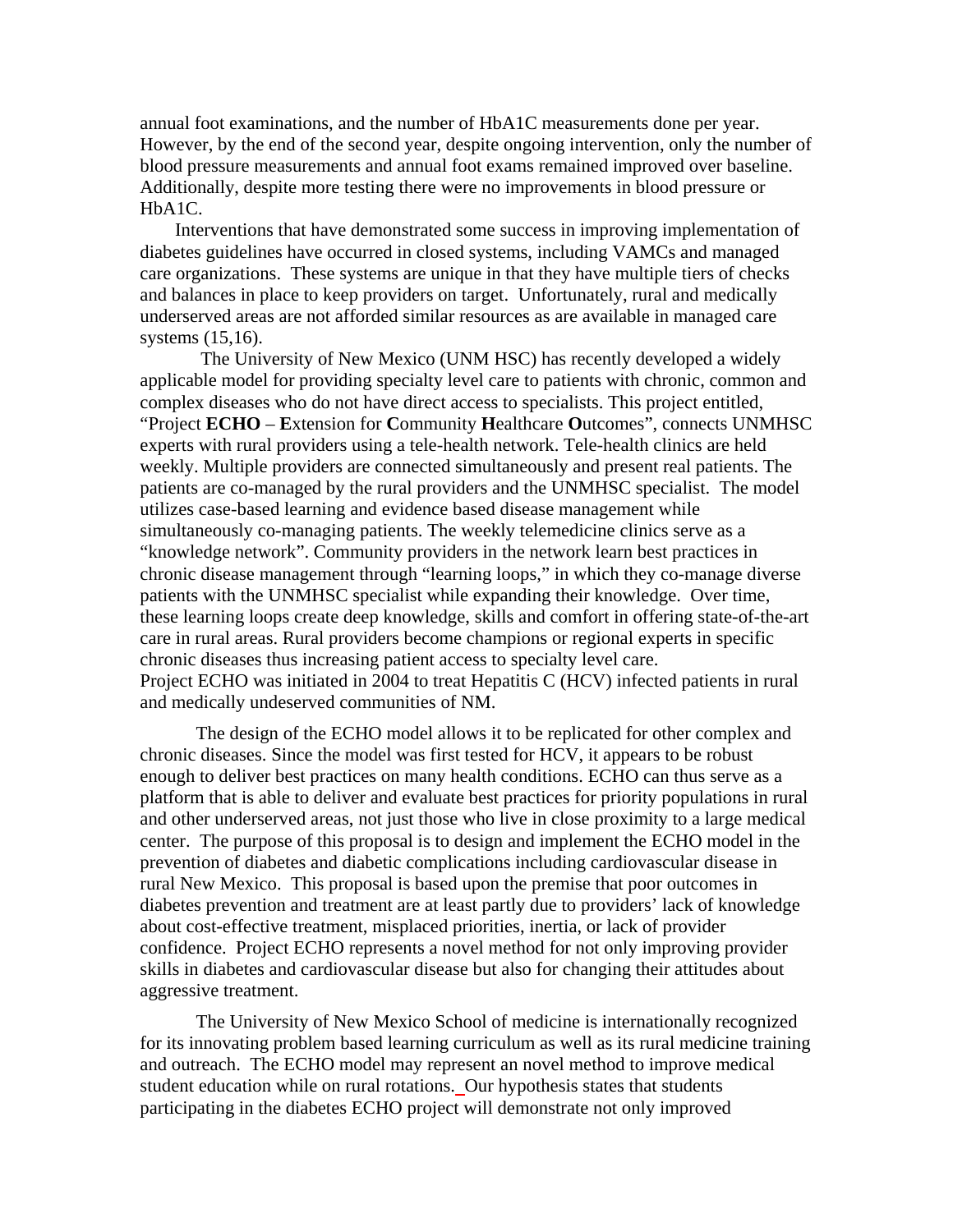knowledge of the treatment of patients with diabetes but will also demonstrate a more positive attitude toward the care of patients with diabetes. The aims of this study were to assess the capability of the ECHO model to increase medical student knowledge on current best practices of care for the treatment of diabetes and diabetes complications and to assess the capability of the ECHO model to improve medical student attitudes toward treating patients with diabetes.

## **Methods**

We conducted a study involving medical students at the University of New Mexico who were surveyed on their attitude toward and knowledge of Diabetes Mellitus Type 2 before and after a four to eight week telehealth program modeled after the Hepatitis C ECHO program. There were two groups including an intervention group of seven students that participated in the weekly telehealth program and a control group of nine students who did not participate in the weekly clinics.

### **Participants**

Eligibility criteria included medical students of all four years at the University of New Mexico who participated in a rural community rotation in New Mexico for a duration of four weeks or more. Students were excluded if they participated in a rotation that was not considered a rural community of New Mexico.

#### **Analytical Methods**

Eligible participants were assigned to either the intervention group or the control group depending on which group they chose to be a part of. Those in the intervention group were given a survey at the beginning (pre) of their rural rotation and then the exact same survey at the end (post) of the four to eight week telehealth program. There were three different surveys. The first was a diabetes attitude survey which included questions asking to rate the participants attitude on diagnosis, prognosis, and treatment of Diabetes Mellitus Type 2. The second was a diabetes care survey which asked the participant to compare the difficulty of treating DM Type 2 compared with other chronic conditions such as hypertension and asthma. The third was a diabetes knowledge survey. Each participant in the intervention group connected to the ECHO telehealth clinic weekly during their clerkship. Students presented one patient per session using a standardized format. Cases were discussed and treatment plans were devised by the ECHO team and the participating students.

#### **Statistical Analysis**

Pre and post surveys of the intervention group were compared using paired t-tests for each of the three surveys to analyze any significance before and after the ECHO telehealth conference program. Unpaired t-tests were used to analyze data between the post survey intervention group and the post survey control group for each of the three surveys. A p value of  $< 0.05$  was considered significant for both paired and unpaired ttests.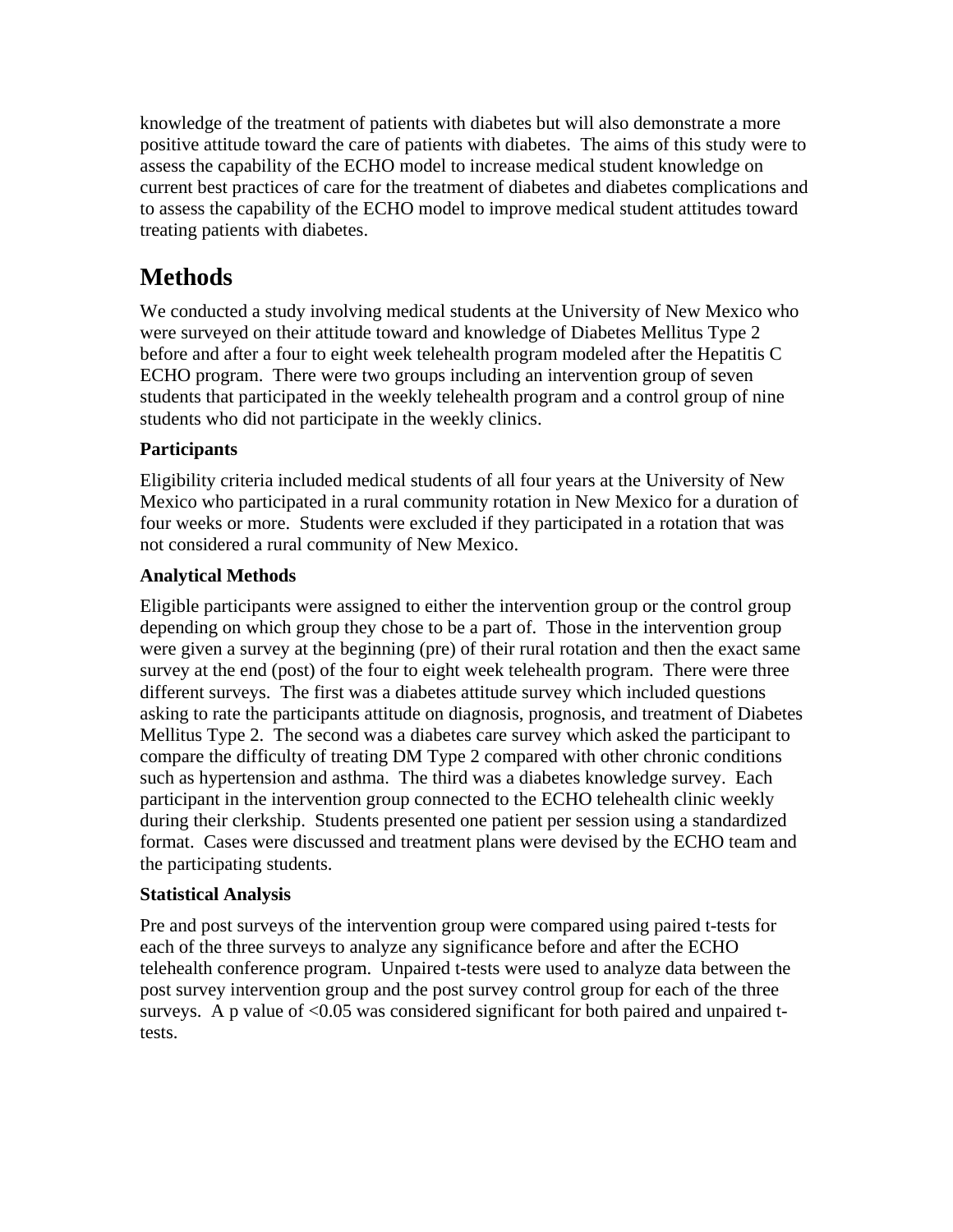## **Results**

#### **Adherence**

All participants completed at least four weeks of the telehealth clinics. If a student did not have a specific patient to present that week they were able to listen to other participants presenting a patient problem and the treatment.

#### **Diabetes Attitude Survey Outcomes**

There were two questions with significant improvements between the pre and post intervention group for the Diabetes Attitude Survey (Table 1). The p values were 0.008 and 0.03 for question numbers 6 and 23 respectively. Although not statistically significant, there were improvements in many other survey questions3from pre to post survey  $(1, 2, 6, 16, 18, 20, 23, 25, 31, 33)$ . There were no significant differences in the post intervention group for Diabetes Attitude Survey compared to the post control group for Diabetes Attitude Survey (Table 2).

**Table 1**. Pre and post survey data of the interventional group for the Diabetes Attitude Survey. The table includes the pretest and posttest mean, the mean difference with a (-) number meaning a move towards agreement and a (+) number meaning move towards disagreement, and the p value comparing pre and post surveys.

|                |     | Question #   Pretest mean   Posttest mean |                | Mean Difference   p value of difference |
|----------------|-----|-------------------------------------------|----------------|-----------------------------------------|
|                |     |                                           | $(post - pre)$ |                                         |
| $\mathbf{1}$   | 1.4 | 1.0                                       | $-0.4$         | 0.07                                    |
| $\overline{2}$ | 3.9 | 4.3                                       | 0.4            | 0.07                                    |
| 3              | 4.7 | 4.7                                       | $\overline{0}$ | 1.0                                     |
| $\overline{4}$ | 1.6 | 1.7                                       | 0.1            | 0.6                                     |
| 5              | 2.3 | 2.7                                       | 0.4            | 0.4                                     |
| 6              | 1.9 | 1.1                                       | $-0.7$         | 0.008                                   |
| $\overline{7}$ | 4.7 | 4.7                                       | $\overline{0}$ | 1.0                                     |
| 8              | 1.7 | 1.4                                       | $-0.3$         | 0.17                                    |
| 9              | 1.1 | 1.0                                       | $-0.1$         | 0.35                                    |
| 10             | 1.4 | 1.3                                       | $-0.1$         | 0.35                                    |
| 11             | 4.4 | 4.4                                       | $\overline{0}$ | 1.0                                     |
| 12             | 1.7 | 1.6                                       | $-0.1$         | 0.6                                     |
| 13             | 4.3 | 4.4                                       | 0.1            | 0.6                                     |
| 14             | 2.7 | 2.7                                       | $\overline{0}$ | 1.0                                     |
| 15             | 4.7 | 4.9                                       | 0.1            | 0.35                                    |
| 16             | 3.6 | 4.1                                       | 0.6            | 0.1                                     |
| 17             | 1.4 | 1.3                                       | $-0.1$         | 0.35                                    |
| 18             | 1.7 | 1.3                                       | $-0.4$         | 0.07                                    |
| 19             | 1.9 | 1.7                                       | $-0.1$         | 0.35                                    |
| 20             | 1.7 | 1.4                                       | $-0.3$         | 0.17                                    |
| 21             | 1.1 | 1.0                                       | $-0.1$         | 0.35                                    |
| 22             | 1.6 | 1.6                                       | $\overline{0}$ | 1.0                                     |
| 23             | 4.3 | 4.9                                       | 0.6            | 0.03                                    |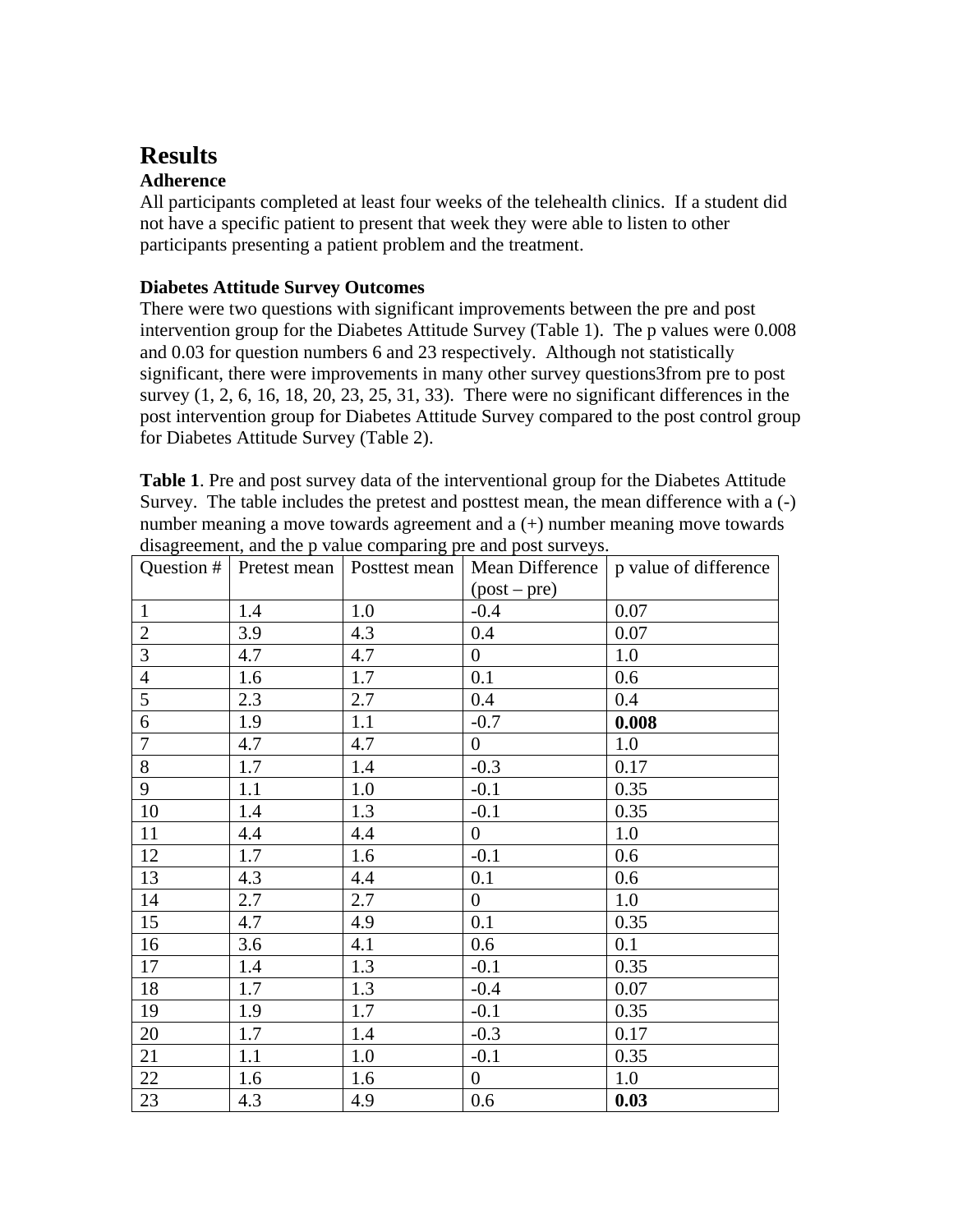| 24              | 1.3 | 1.7 | 0.4    | 0.28 |
|-----------------|-----|-----|--------|------|
| 25              | 2.7 | 1.7 | $-1.0$ | 0.13 |
| $\overline{26}$ | 4.0 | 3.9 | $-0.1$ | 0.6  |
| 27              | 1.6 | 1.7 | 0.1    | 0.6  |
| 28              | 4.6 | 4.7 | 0.1    | 0.6  |
| 29              | 2.1 | 1.9 | $-0.3$ | 0.17 |
| $30\,$          | 2.0 | 1.9 | $-0.1$ | 0.35 |
| 31              | 2.3 | 1.4 | $-0.9$ | 0.07 |
| 32              | 2.0 | 1.9 | $-0.1$ | 0.35 |
| 33              | 1.1 | 1.4 | 0.3    | 0.17 |

**Table 2**. Post survey of the interventional group and post survey of the control group for the Diabetes Attitude Survey. The table includes the intervention post survey and control post survey mean, intervention and control post survey standard deviation, and the p value comparing intervention post and control post surveys.

| Question       | intervention post | control post | intervention post | control post | $\mathbf{p}$ |
|----------------|-------------------|--------------|-------------------|--------------|--------------|
| $\#$           | mean              | mean         | std dev           | std dev      | value        |
| $\overline{1}$ | $\mathbf{1}$      | 1.8          | $\overline{0}$    | 1.3          | 0.14         |
| $\overline{2}$ | 4.2               | 4.2          | 0.76              | 0.44         | 0.84         |
| $\overline{3}$ | 4.7               | 4.6          | 0.49              | 1.33         | 0.77         |
| $\overline{4}$ | $1.7\,$           | 1.6          | 0.76              | 1.01         | 0.73         |
| $\overline{5}$ | 2.7               | 2.1          | 0.95              | 0.6          | 0.14         |
| $\overline{6}$ | 1.1               | 1.3          | 0.37              | 0.5          | 0.42         |
| $\overline{7}$ | 4.7               | 4.8          | 0.49              | 0.44         | 0.79         |
| $\overline{8}$ | 1.4               | 1.6          | 0.53              | 1.01         | 0.77         |
| 9              | $\mathbf{1}$      | 1.2          | $\overline{0}$    | 0.44         | 0.21         |
| 10             | 1.3               | 1.4          | 0.49              | 0.72         | 0.63         |
| 11             | 4.4               | 4.1          | 0.53              | 0.6          | 0.29         |
| 12             | 1.6               | 1.8          | 0.53              | 0.97         | 0.62         |
| 13             | 4.4               | 4.6          | 0.53              | 0.53         | 0.64         |
| 14             | 2.7               | 2.7          | 0.95              | 1.1          | 0.93         |
| 15             | 4.9               | 4.4          | 0.37              | 1.3          | 0.44         |
| 16             | 4.1               | 4.1          | 0.69              | 0.6          | 0.92         |
| 17             | 1.3               | 1.2          | 0.49              | 0.44         | 0.79         |
| 18             | 1.3               | 1.8          | 0.49              | 0.67         | 0.12         |
| 19             | 1.7               | 1.6          | 0.76              | 0.74         | 0.82         |
| 20             | 1.4               | 1.6          | 0.53              | 0.72         | 0.7          |
| 21             | $\mathbf{1}$      | 1.2          | $\overline{0}$    | 0.44         | 0.21         |
| 22             | 1.6               | 1.9          | 0.79              | 0.78         | 0.44         |
| 23             | 4.9               | 4.7          | 0.38              | 0.5          | 0.42         |
| 24             | 1.7               | 1.4          | 0.76              | 0.73         | 0.48         |
| 25             | 1.7               | 1.7          | 0.76              | $\mathbf{1}$ | 0.92         |
| 26             | 3.9               | 4.2          | 0.69              | 1.09         | 0.46         |
| 27             | 1.7               | 1.6          | 0.76              | 0.73         | 0.68         |
| 28             | 4.7               | 4.8          | 0.49              | 0.44         | 0.79         |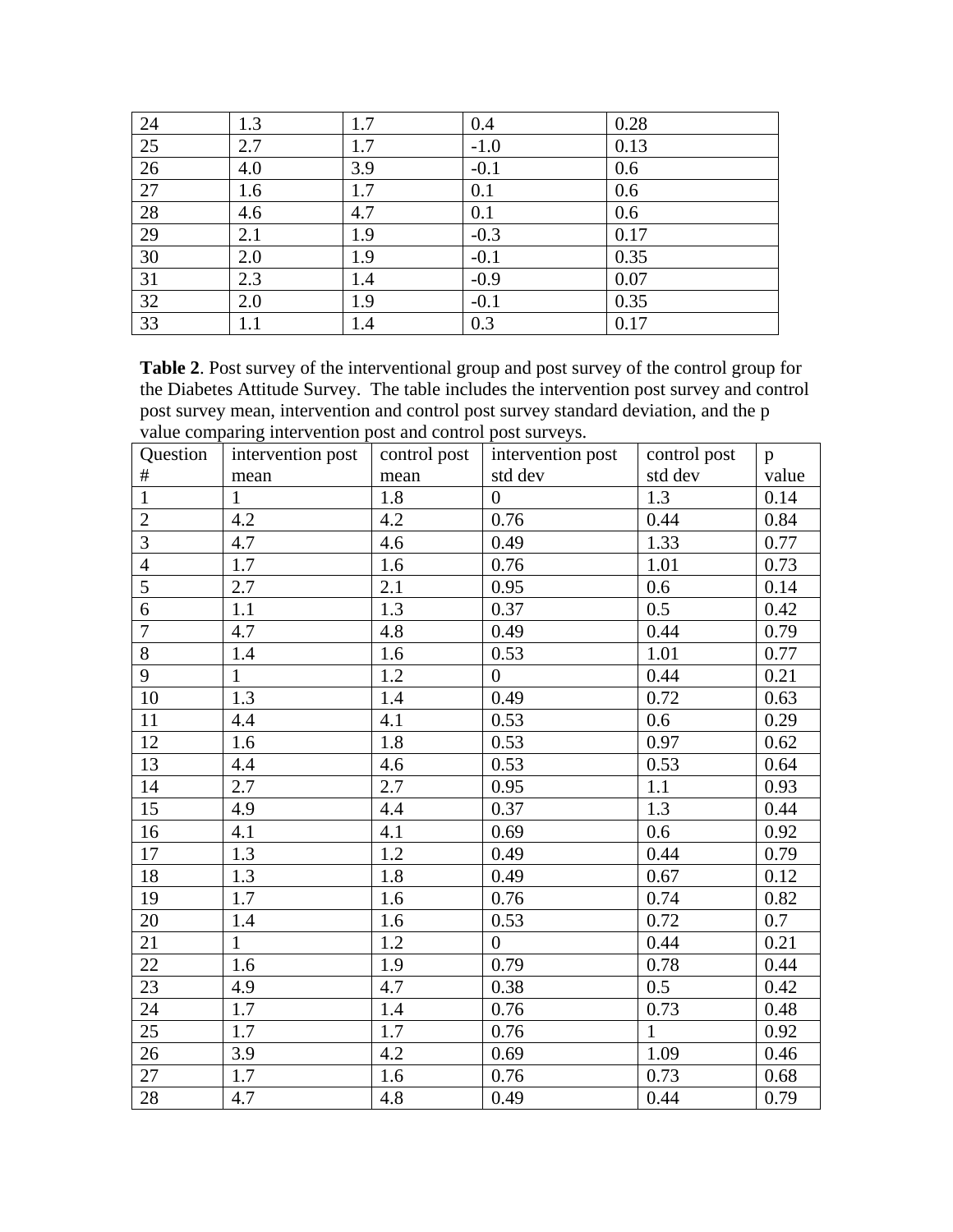| 29                | 1.9 | −<br>.        | 0.69 | 0.7  | 0.59 |
|-------------------|-----|---------------|------|------|------|
| 30                | 1.9 | 1.9           | 0.69 | 0.78 | 0.93 |
| $\bigcap$ 1<br>JІ | 1.4 | 1.0           | 0.53 | 0.52 | 0.64 |
| 32                | 1.9 | $\cap$<br>ن ک | 0.69 | 0.70 | 0.19 |
| 33                | 1.4 | 1.J           | 0.53 | 0.5  | 0.72 |

#### **Diabetes Knowledge Survey Outcomes**

There was one question that had a significant change between the pre and post interventions group for the Diabetes Knowledge Survey (Table 3). Question number 7 had a p value of 0.04 and a mean difference of -0.9. There were no significant differences in the post intervention group for the Diabetes Knowledge Survey compared to the post control group for the Diabetes Knowledge Survey (Table 4).

**Table 3**. Pre and post survey data of the interventional group for the Diabetes Knowledge Survey. The table includes pretest and posttest mean, the mean difference with a (-) number meaning a move towards agreement and a (+) number meaning move towards disagreement, and the p value comparing pre and post surveys.

|     | Question #   Pretest mean   Posttest mean |              | Mean Difference   p value of difference |
|-----|-------------------------------------------|--------------|-----------------------------------------|
|     |                                           | $(post-pre)$ |                                         |
| 4.3 | 4.3                                       |              | 1.0                                     |
| 1.7 |                                           |              | $1.0\,$                                 |
| 1.3 | 1.0                                       | $-0.3$       | 0.35                                    |
| 3.0 | 2.9                                       | $-0.1$       | 0.85                                    |
| 3.4 | 4.6                                       | 1.1          | 0.12                                    |
| 3.6 | 4.0                                       | 0.4          | 0.28                                    |
| 2.7 | ΙQ                                        | $-0.9$       | 0.04                                    |

**Table 4**. Post survey of the interventional group and post survey of the control group for the Diabetes Knowledge Survey. The table includes the intervention post survey and control post survey mean, intervention and control post survey standard deviation, and the p value comparing intervention post and control post surveys.

| Question | intervention post | control post | intervention post | control post | p     |
|----------|-------------------|--------------|-------------------|--------------|-------|
| #        | mean              | mean         | std dev           | std dev      | value |
|          | 4.3               | 4.4          | 0.76              | 0.52         | 0.62  |
|          | 1.7               | 2.4          | 0.48              | 1.51         | 0.24  |
|          |                   | 1.1          |                   | 0.33         | 0.39  |
|          | 2.9               | 2.8          | 1.78              | 1.48         | 0.92  |
|          | 4.6               | 3.7          | 0.53              | 1.22         | 0.09  |
| 6        | 4.0               | 3.6          |                   | 1.23         | 0.45  |
|          | 1.9               | 2.1          | 0.89              | 0.73         | 0.47  |

#### **Attitude Diabetes Care Survey Outcomes**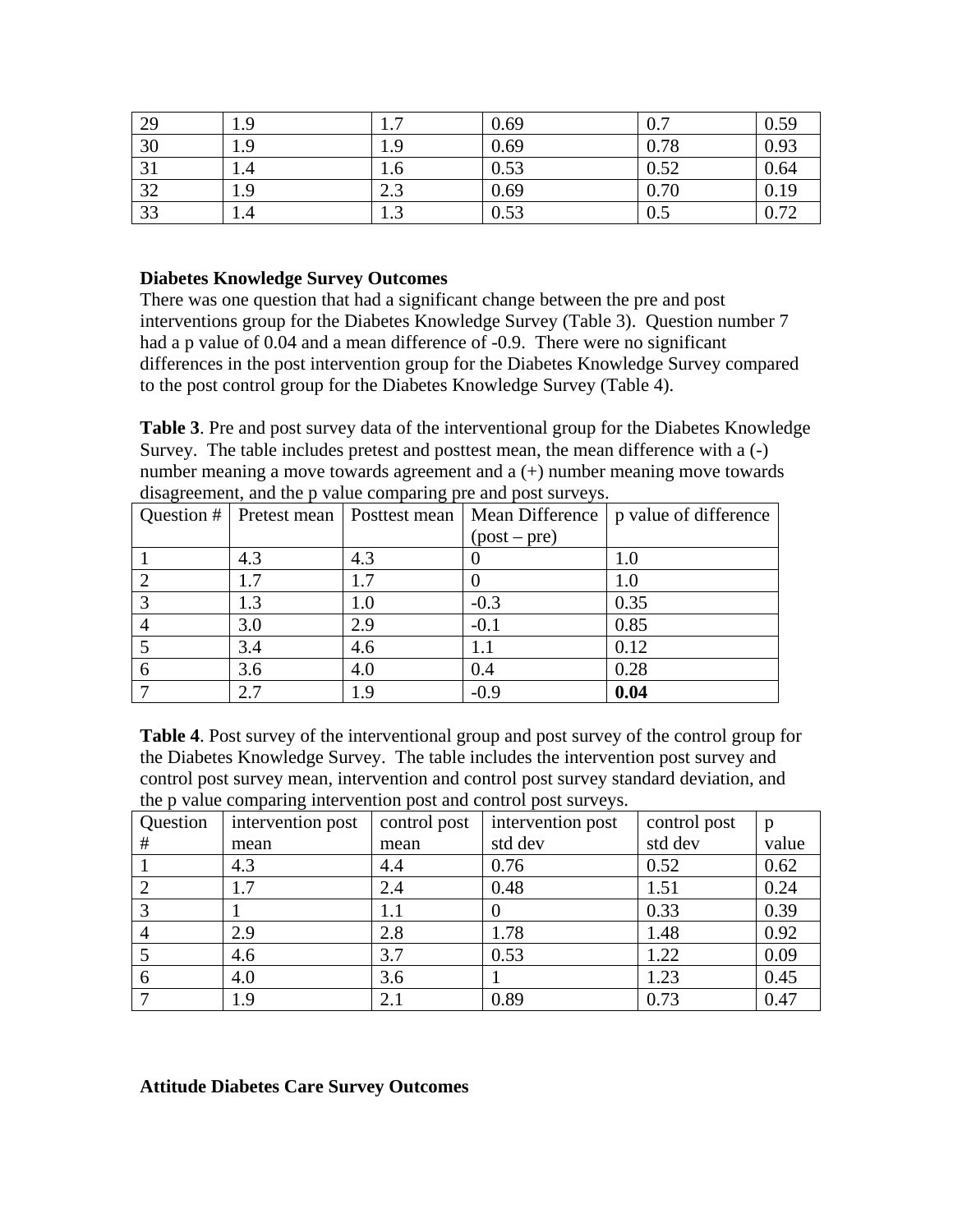There was one significant change from the post survey intervention group compared to the post survey intervention group for the Attitudes Diabetes Care Survey (Table 5). Question number 11 had a p value of 0.008 and a mean difference of -1.5. There were no significant changes in the post survey intervention compared to the post survey control group for the Attitudes Diabetes Care Survey (Table 6).

**Table 5**. Pre and post survey data of the interventional group for the Attitudes Diabetes Care Survey. The table includes pretest and posttest mean, the mean difference with a (-) number meaning a move towards agreement and a (+) number meaning move towards disagreement, and the p value comparing pre and post surveys.

| Question #     | Pretest mean | Posttest mean | Mean difference | p value of difference |
|----------------|--------------|---------------|-----------------|-----------------------|
|                |              |               | $(post-pre)$    |                       |
|                | 5.4          | 5.6           | 0.1             | 0.91                  |
| $\overline{2}$ | 5.7          | 5.4           | $-0.3$          | 0.68                  |
| 3              | 5.6          | 6.1           | 0.6             | 0.41                  |
| $\overline{4}$ | 5.1          | 4.6           | $-0.6$          | 0.17                  |
| 5              | 5.7          | 5.4           | $-0.3$          | 0.6                   |
| 6              | 6.1          | 5.1           | $-1.0$          | 0.35                  |
|                | 4.7          | 4.4           | $-0.3$          | 0.82                  |
| 8              | 4.3          | 4.7           | 0.4             | 0.53                  |
| 9              | 6.4          | 5.7           | $-0.7$          | 0.61                  |
| 10             | 2.3          | 1.4           | $-0.9$          | 0.07                  |
| 11             | 5.9          | 4.4           | $-1.5$          | 0.008                 |
| 12             | 5.4          | 5.1           | $-0.3$          | 0.71                  |

**Table 6**. Post survey of the interventional group and post survey of the control group for the Attitudes Diabetes Care Survey. The table includes the intervention post survey and control post survey mean, intervention and control post survey standard deviation, and the p value comparing intervention post and control post surveys.

| Question       | O<br>intervention post | control post | intervention post | control post | p     |
|----------------|------------------------|--------------|-------------------|--------------|-------|
| #              | mean                   | mean         | std dev           | std dev      | value |
|                | 5.6                    | 5.1          | 1.17              | 2.42         | 0.68  |
| $\overline{2}$ | 5.4                    | 5.0          | 0.97              | 2.18         | 0.66  |
| 3              | 6.1                    | 5.1          | 0.44              | 2.89         | 0.37  |
| $\overline{4}$ | 4.6                    | 5.4          | 0.62              | 1.51         | 0.20  |
| 5              | 5.4                    | 4.8          | 0.97              | 1.54         | 0.49  |
| 6              | 5.1                    | 4.3          | 1.31              | 1.77         | 0.45  |
|                | 4.4                    | 4.4          | 1.43              | 1.51         | 0.99  |
| 8              | 4.7                    | 5.6          | 0.96              | 2.13         | 0.39  |
| 9              | 5.7                    | 5.8          | 1.33              | 2.28         | 0.95  |
| 10             | 1.4                    | 2.3          | 0.51              | 1.58         | 0.19  |
| 11             | 4.4                    | 4.2          | 0.90              | 2.17         | 0.83  |
| 12             | 5.1                    | 5.7          | 0.94              | 1.58         | 0.51  |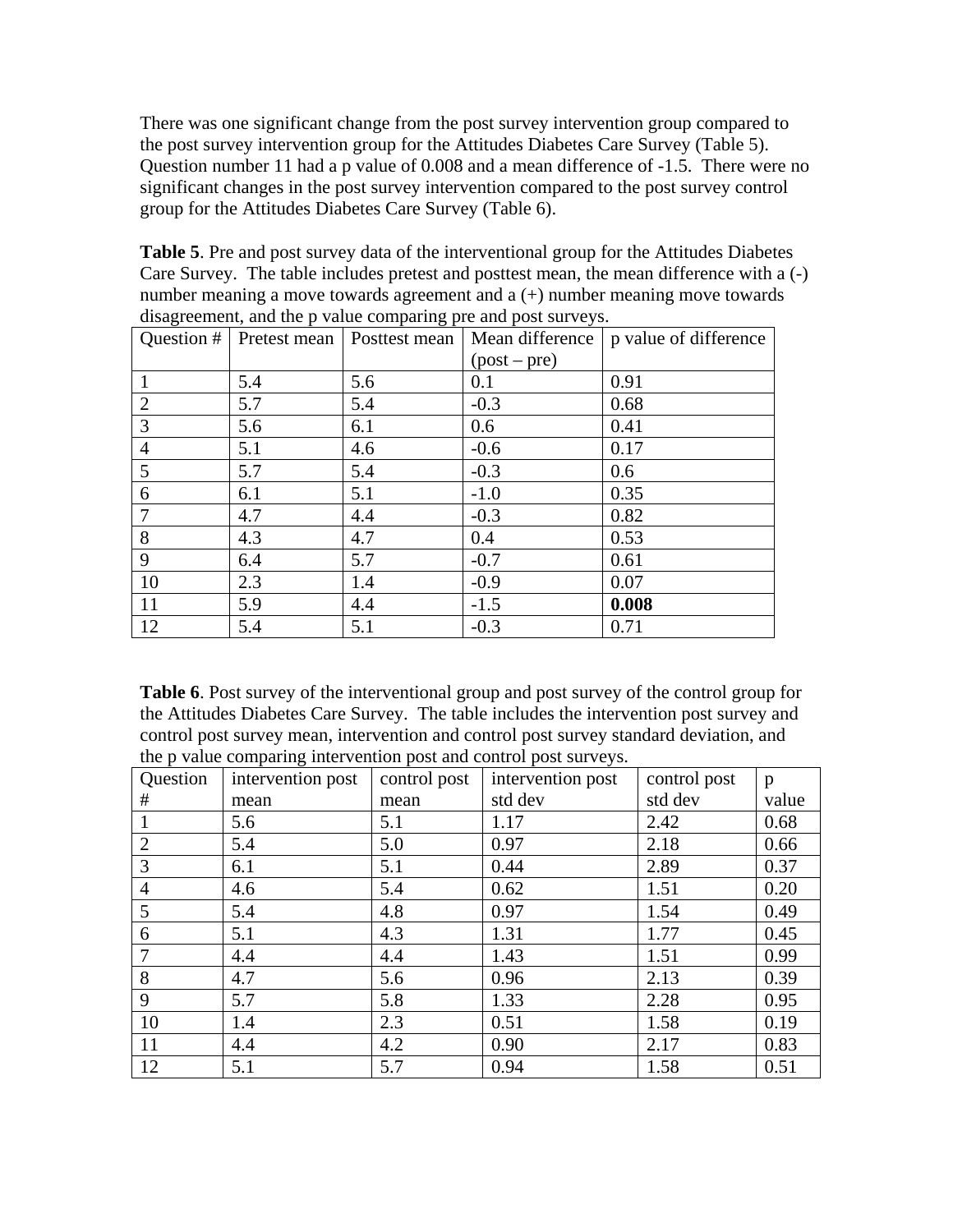### **Discussion**

#### **Diabetes Attitude Survey**

 There were two significant changes in the Diabetes Attitude Survey in the group that participated in the ECHO telehealth clinics. The first significant change was question six which asked the participant to rate from 1 (strongly agree) to 5 (strongly disagree) whether or not health care professionals should be taught how daily diabetes care affect's patients lives. The pretest mean was 1.9 and posttest mean was 1.1 with a significant p value of 0.008 (table 1). The participants went from an average answer of agree to an average answer or strongly agree. This is an interesting question as it asks the participant to think about how the patient's social life is affected by his/her disease. It is hard to teach physiology, anatomy, and pathophysiology in four years of medical school for every organ system let alone teaching the student to ask patient's how their disease is affecting their personal life. This study has shown that the ECHO project has touched on this topic and how important it is for providers to be educated not only on the physical aspects of a disease but how it may affect the patient socially.

 The second significant question was question number twenty three which asked participants to rate from 1 to 5 if people who have type 2 diabetes will probably not get much payoff from tight control of their blood sugars. The pretest mean was 4.3 and the posttest mean was 4.9 with a significant p value of 0.03 (table 1). The average answer went from disagree to strongly disagree. This question reflects the challenges of type 2 diabetes treatment. This study has impacted the participants by teaching that proper treatment and therefore tight glycemic control will actually benefit the patient. Although there were only two significant changes in the Diabetes Attitude Survey, all thirty three questions showed a move in the direction of a more positive attitude towards diabetes and a better understanding of care (see Table 1 and Appendix 1 for additional information).

 There were no significant differences between the post intervention group and the post control group for the Diabetes Attitude Survey (table 2). This could be due to the fact that we had a smaller number of participants in the intervention group compared to the control group. It could also mean that medical students at the University of New Mexico gain a more positive attitude and better patient care towards diabetes during their rural rotation regardless of any interventions. This is hard to establish because a pre control survey was not conducted to compare those students before and after their rural rotation who did not participate in the weekly ECHO telehealth clinics.

#### **Diabetes Knowledge Survey**

 The pre and post intervention group for the Diabetes Knowledge Survey showed one significant change. Participants in this survey rated their knowledge on type 2 diabetes treatments and disease processes by answering 1 (agree) to 5 (disagree). Question seven asked the participant whether insulin sensitizing agents offer significant advantages to patients with type 2 diabetes when used alone or in combination with sulfonylureas or insulin. The pretest mean was 2.7 and the posttest mean was 1.9 with a significant p value of 0.04 (table 3). This shows that the participants knowledge moved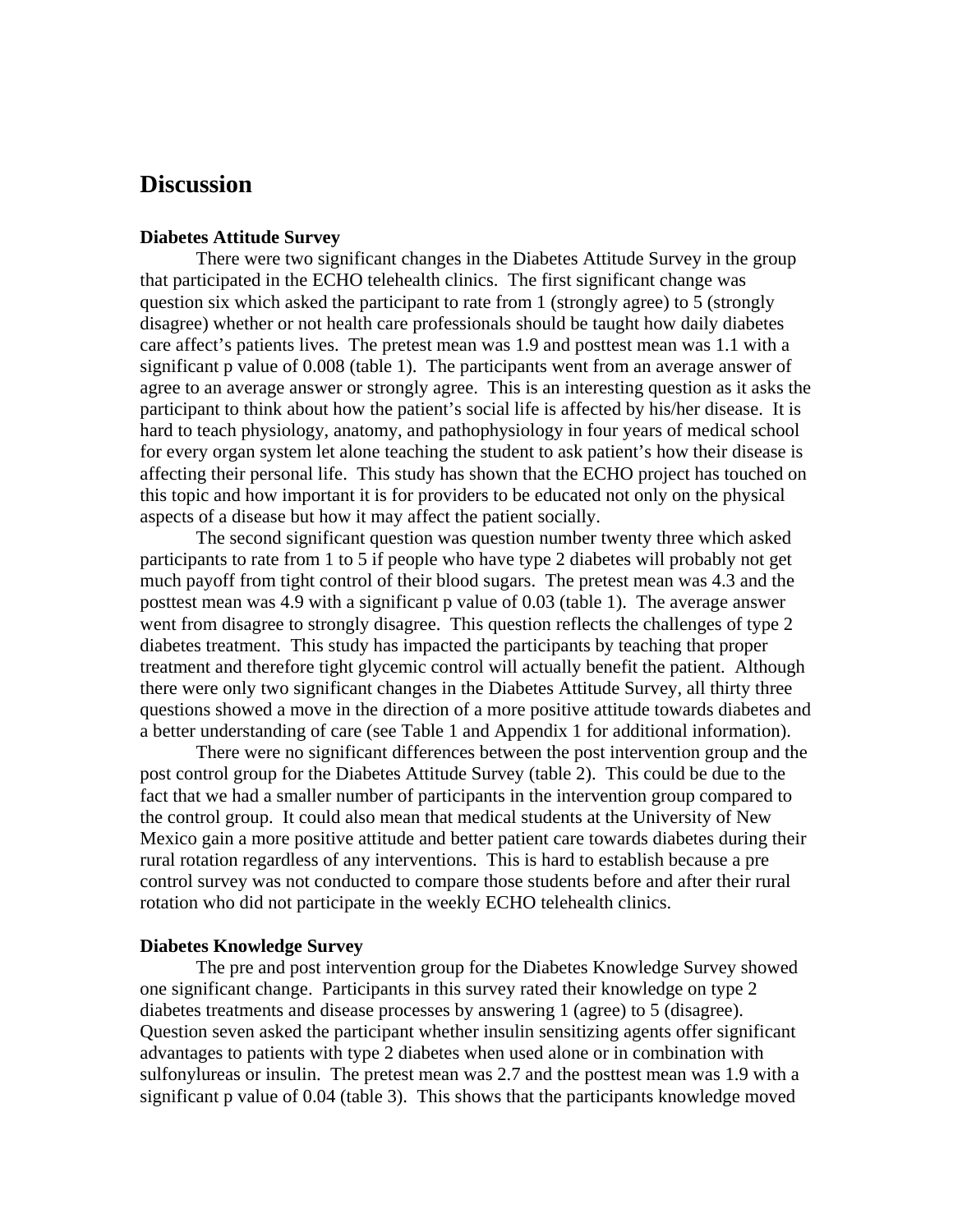from somewhat agree more towards agree. The treatment of type 2 diabetes is very complex with many different medications and combinations. It is very reassuring that the medical students in this study learned significantly more than they knew before. This knowledge can be taken back to other physicians in rural areas for better patient care.

 Like the Diabetes Attitude Survey, all other questions showed a move towards better knowledge of diabetes treatments and disease processes. There were no significant differences between the post intervention group and the post control group for the Diabetes Knowledge Survey (table 4). This again may be due to the fact that there was smaller number or participants in the intervention group compared to the control group.

#### **Attitudes Diabetes Care Survey**

This survey was composed of two different parts. The first nine questions asked participants to rate the difficulty of treating diabetes compared to other chronic conditions such as hypertension or back pain. The participants rated the difficulty from 1 (easier) to 8 (harder). The last three questions asked the participant to rate again from 1 (strongly agree) to 8 (strongly disagree) on whether treatment is efficacious, the participant is confident in their own abilities, and if there is enough time and resources. There was one significant change in the pre and post intervention group. Question eleven had a pretest mean of 5.9 and a post test mean of 4.4 with a significant p value of 0.008 (table 5). This question asked participants to rate how confident they are in their own abilities in treating type 2 diabetes. This indicates that the ECHO telehealth program helped produce confidence in the treatment of diabetes through its education.

 This survey also shows that medical students in both the intervention group and the control group on average believe that diabetes is harder to treat than other chronic conditions (tables  $5 \& 6$ ). This indicates that the aim of the ECHO project to teach students on achieving better understanding of type 2 diabetes treatment is a much needed service.

 There were no significant differences between the post intervention group and post control group for the Attitudes Diabetes Care Survey (table 6). The posttest means for both groups were relatively similar indicating that the clinics did not have much impact on how students felt about comparing how hard the treatment of diabetes is to other chronic conditions.

#### **Limitations**

 There were a few limitations in this study that if were relieved may have had a more positive outlook for the ECHO telehealth project. First the study did not have the power that we originally had planned on. Each group should have had ten participants which fell short. Recruitment for the study was hard as medical students have a very busy schedule and may not want to take on another project.

 A second limitation is that we failed to give pre surveys to the control group. The pre and post surveys could have been compared to see if there were any significant changes. This would have helped us to draw a conclusion to whether the rural rotation itself or the ECHO telehealth clinics had an impact on students student's attitudes and knowledge for type 2 diabetes.

 Finally we did not take in to consideration which year each medical student was currently in. The control group may have been made up of third and fourth years while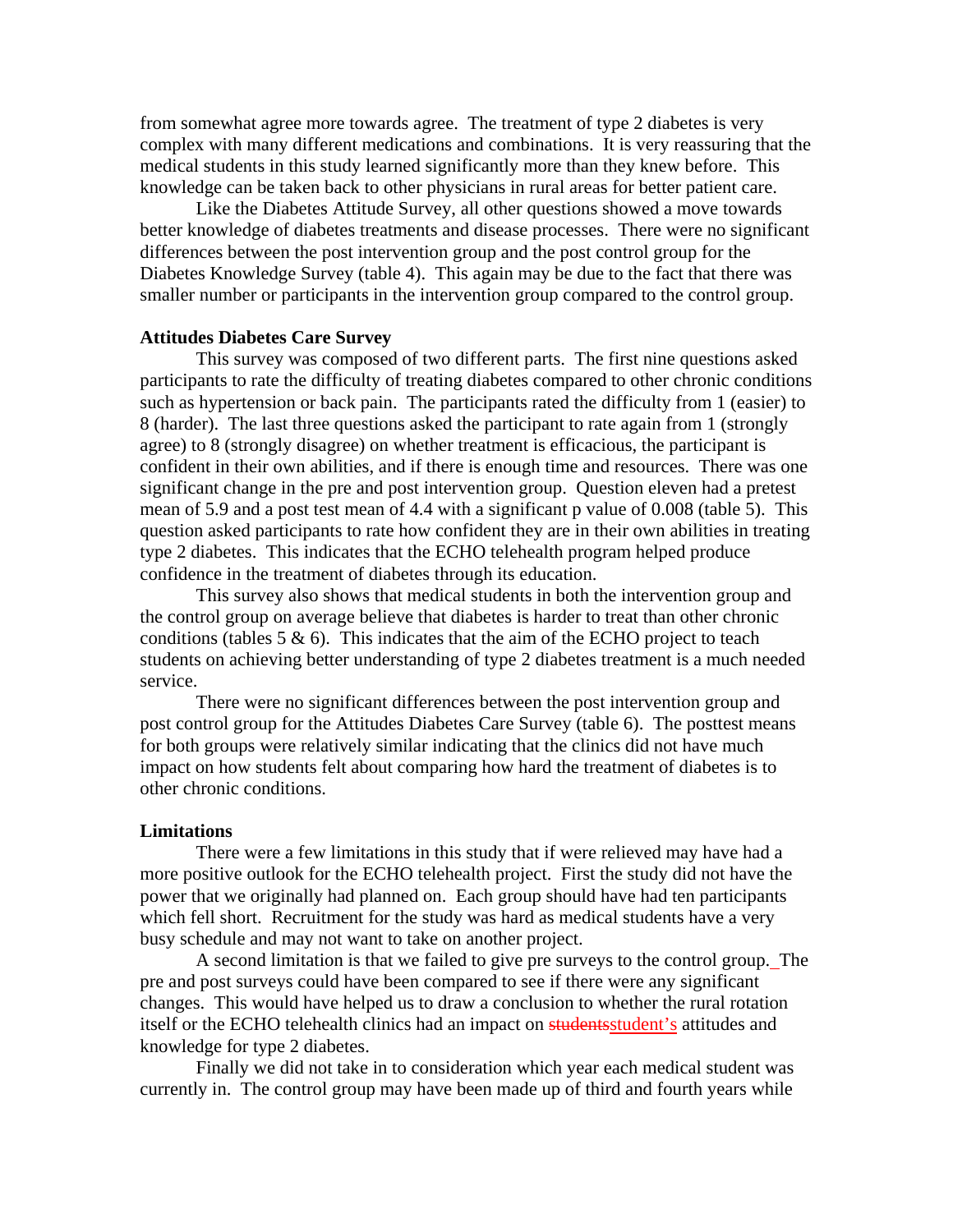the intervention group may have been mostly first years. In this case, the control group would by experience have more knowledge of diabetes than the preclinical first years therefore skewing the results.

#### **Conclusion**

 In conclusion, our study showed that although not all significant, the attitudes and knowledge of type 2 diabetes moved towards a more positive and informative view in medical students at the University of New Mexico. As this is a pilot study, many aspects of the project can now be modified for future research.

## **Acknowledgements**

I would like to thank Dr. Kathleen Colleran and all of those students and staff who helped with the ECHO telehealth clinics and helping to get this research project off the ground. I would also like to thank the La Tierra Sagrada Society for their financial contribution to the project.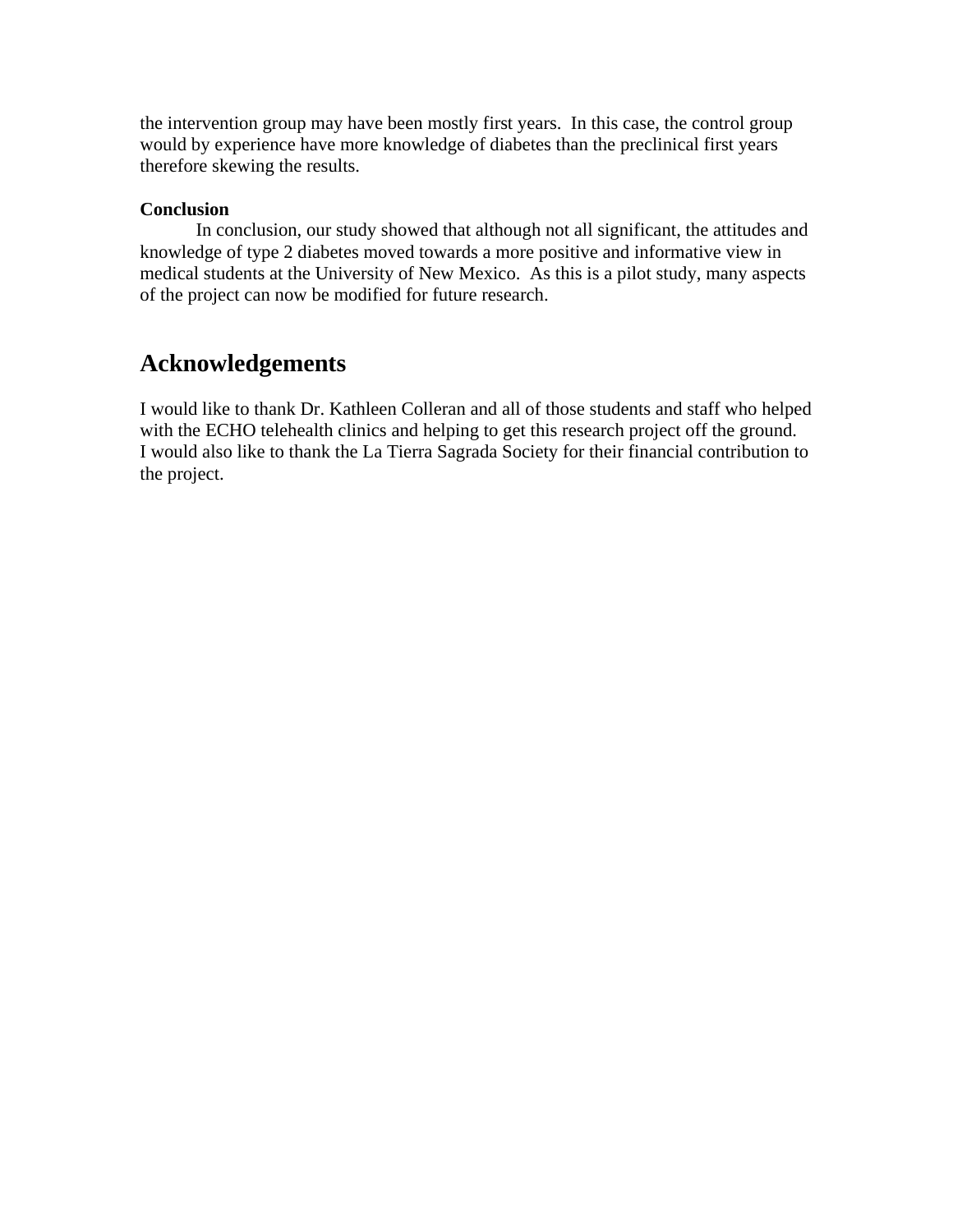## **Appendix I**

#### **Diabetes Attitude Survey**

Below are some statements about diabetes. Each numbered statement finishes the sentence "In general, I believe that..." You may believe that a statement is true for one person but not for another person or may be true one time but not be true another time. Mark the answer that you believe is true most of the time or is true for most people. Place a check mark in the box below the word or phrase that is closest to your opinion about each statement. It is important that you answer every statement.

Note: The term "health care professionals" in this survey refers to doctors, nurses, and dietitians.

|    | In general, I believe that:                                                                                                         | <b>Strongly</b><br><b>Agree</b> | Agree | <b>Neutral</b> | <b>Disagree</b> | <b>Strongly</b><br><b>Disagree</b> |
|----|-------------------------------------------------------------------------------------------------------------------------------------|---------------------------------|-------|----------------|-----------------|------------------------------------|
| 1. | health care professionals who<br>treat people with diabetes should<br>be trained to communicate well<br>with their patients.        |                                 |       |                |                 |                                    |
| 2. | people who do not need to take<br>insulin to treat their diabetes have<br>a pretty mild disease.                                    |                                 |       |                |                 |                                    |
| 3. | there is not much use in trying to<br>have good blood sugar control<br>because the complications of<br>diabetes will happen anyway. |                                 |       |                |                 |                                    |
| 4. | diabetes affects almost every<br>part of a diabetic person's life.                                                                  |                                 |       |                |                 |                                    |
| 5. | the important decisions regarding<br>daily diabetes care should be made<br>by the person with diabetes.                             |                                 |       |                |                 |                                    |

6. ...health care professionals should be taught how daily diabetes care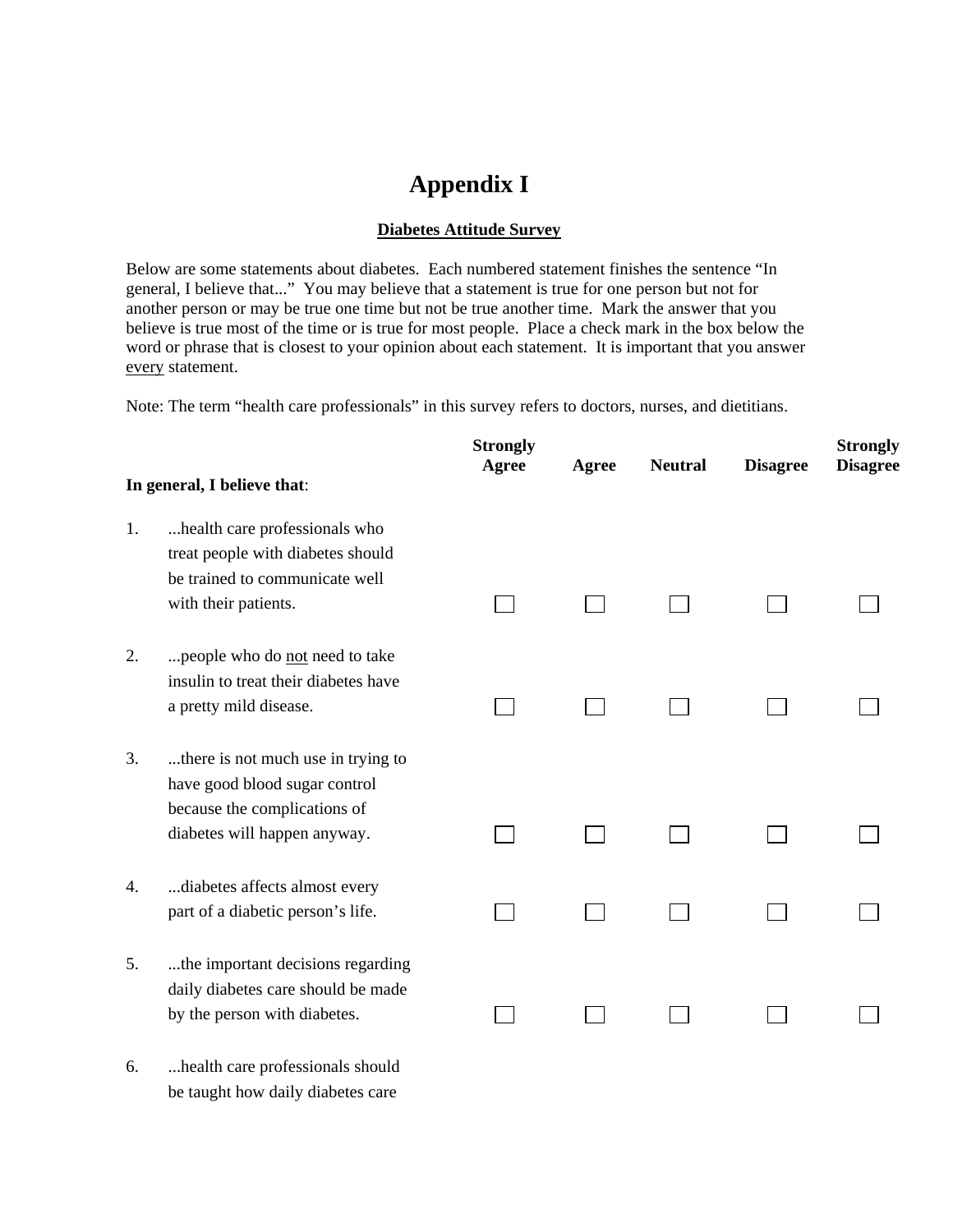|     | affects patients' lives.                                                                                                  |                          |       |                |                 |                                    |
|-----|---------------------------------------------------------------------------------------------------------------------------|--------------------------|-------|----------------|-----------------|------------------------------------|
|     | In general, I believe that:                                                                                               | <b>Strongly</b><br>Agree | Agree | <b>Neutral</b> | <b>Disagree</b> | <b>Strongly</b><br><b>Disagree</b> |
| 7.  | older people with Type $2^*$<br>diabetes do not usually get<br>complications.                                             |                          |       |                |                 |                                    |
| 8.  | keeping the blood sugar close to<br>normal can help to prevent the<br>complications of diabetes.                          |                          |       |                |                 |                                    |
| 9.  | health care professionals should<br>help patients make informed<br>choices about their care plans.                        |                          |       |                |                 |                                    |
| 10. | it is important for the nurses<br>and dietitians who teach people<br>with diabetes to learn<br>counseling skills.         |                          |       |                |                 |                                    |
| 11. | people whose diabetes is treated<br>by just a diet do not have to worry<br>about getting many long-term<br>complications. |                          |       |                |                 |                                    |
| 12. | almost everyone with diabetes<br>should do whatever it takes to keep<br>their blood sugar close to normal.                |                          |       |                |                 |                                    |
| 13. | the emotional effects of diabetes<br>are pretty small.                                                                    |                          |       |                |                 |                                    |

\* Type 2 diabetes usually begins after age 40. Many patients are overweight and weight loss is often an important part of the treatment. Insulin and/or diabetes pills are sometimes used in the treatment.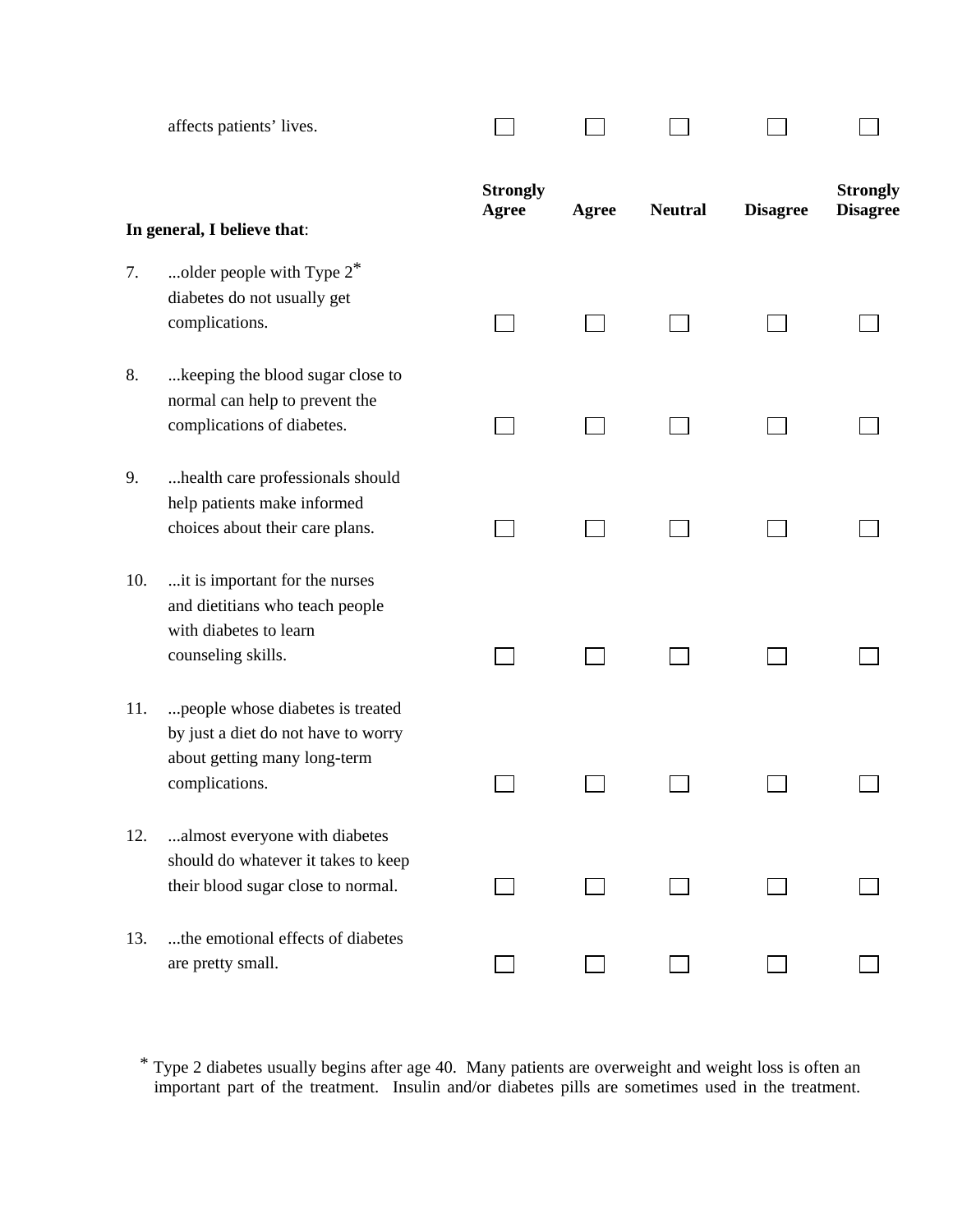Type 2 diabetes is also called noninsulin-dependent diabetes mellitus or NIDDM; formerly it was called "adult diabetes."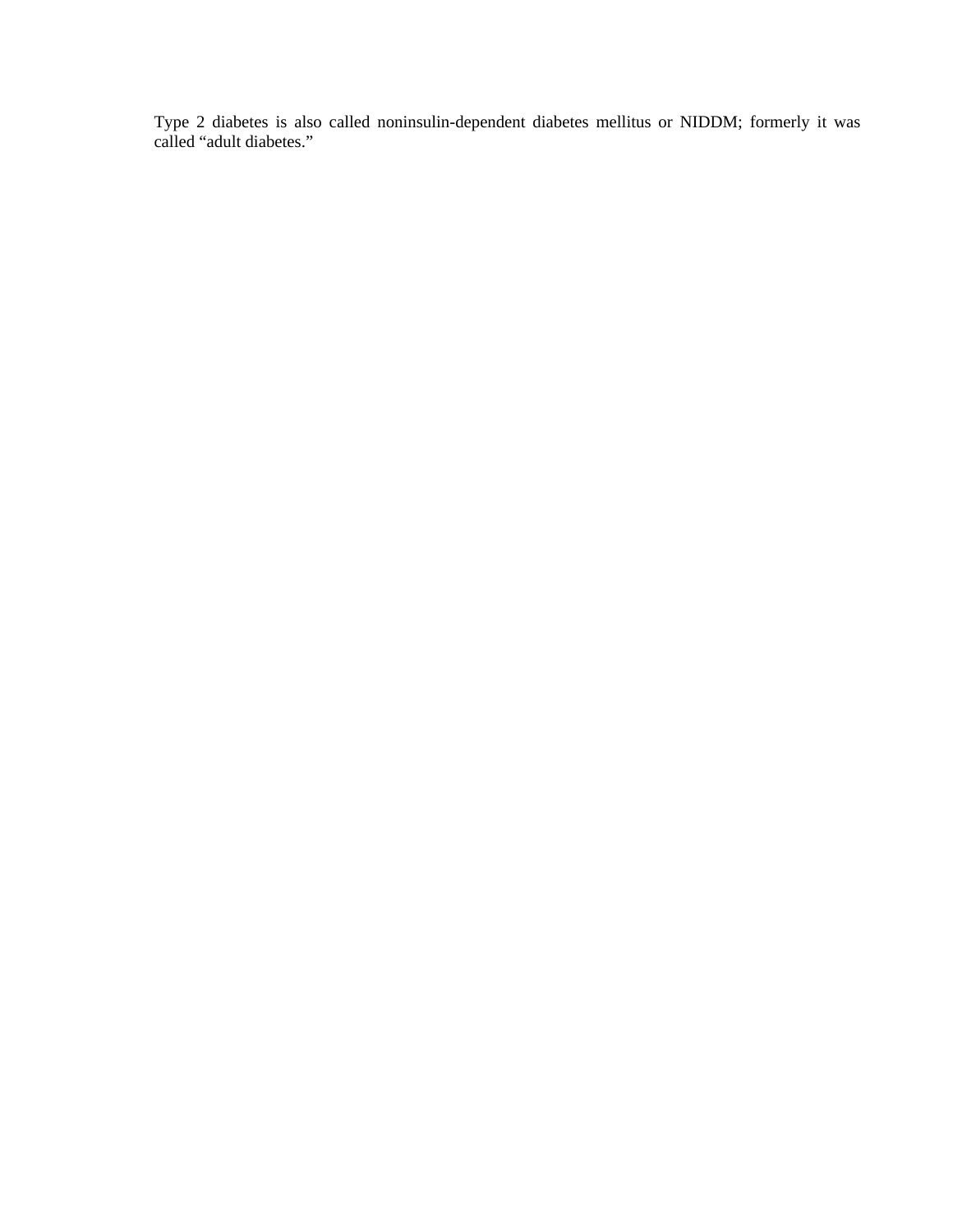|     |                                                                                                             | <b>Strongly</b><br><b>Agree</b> | Agree | <b>Neutral</b> | <b>Disagree</b> | <b>Strongly</b><br><b>Disagree</b> |
|-----|-------------------------------------------------------------------------------------------------------------|---------------------------------|-------|----------------|-----------------|------------------------------------|
|     | In general, I believe that:                                                                                 |                                 |       |                |                 |                                    |
| 14. | people with diabetes should<br>have the final say in setting their<br>blood glucose goals.                  |                                 |       |                |                 |                                    |
| 15. | blood sugar testing is not needed<br>for people with Type $2^*$ diabetes.                                   |                                 |       |                |                 |                                    |
| 16. | low blood sugar reactions make<br>tight control too risky for most<br>people.                               |                                 |       |                |                 |                                    |
| 17. | health care professionals should<br>learn how to set goals with patients,<br>not just tell them what to do. |                                 |       |                |                 |                                    |
| 18. | diabetes is hard because you<br>never get a break from it.                                                  |                                 |       |                |                 |                                    |
| 19. | the person with diabetes is the<br>most important member of the<br>diabetes care team.                      |                                 |       |                |                 |                                    |
| 20. | to do a good job, diabetes<br>educators should learn a lot about<br>being teachers                          |                                 |       |                |                 |                                    |
| 21. | Type $2^*$ diabetes is a very<br>serious disease.                                                           |                                 |       |                |                 |                                    |
| 22. | having diabetes changes a<br>person's outlook on life.                                                      |                                 |       |                |                 |                                    |

\* Type 2 diabetes usually begins after age 40. Many patients are overweight and weight loss is often an important part of the treatment. Insulin and/or diabetes pills are sometimes used in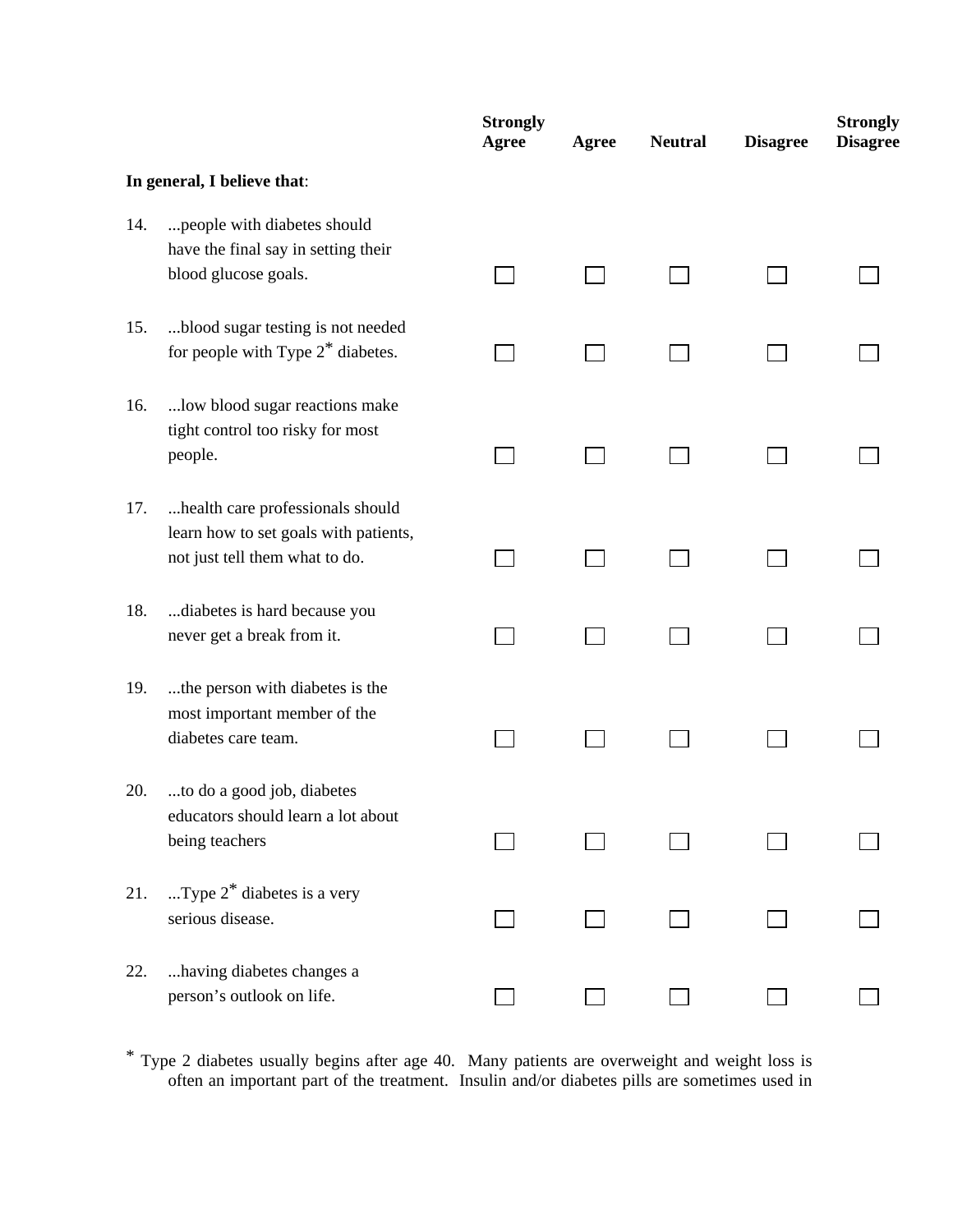the treatment. Type 2 diabetes is also called noninsulin-dependent diabetes mellitus or NIDDM; formerly it was called "adult diabetes."

|     | In general, I believe that:                                                                                                  | <b>Strongly</b><br>Agree | Agree | <b>Neutral</b> | <b>Disagree</b> | <b>Strongly</b><br><b>Disagree</b> |
|-----|------------------------------------------------------------------------------------------------------------------------------|--------------------------|-------|----------------|-----------------|------------------------------------|
| 23. | people who have Type $2^*$<br>diabetes will probably not get<br>much payoff from tight control<br>of their blood sugars.     |                          |       |                |                 |                                    |
| 24. | people with diabetes should<br>learn a lot about the disease so that<br>they can be in charge of their own<br>diabetes care. |                          |       |                |                 |                                    |
| 25. | Type $2^*$ is as serious as<br>Type $1^{\dagger}$ diabetes.                                                                  |                          |       |                |                 |                                    |
| 26. | tight control is too much work.                                                                                              |                          |       |                |                 |                                    |
| 27. | what the patient does has more<br>effect on the outcome of diabetes<br>care than anything a health<br>professional does.     |                          |       |                |                 |                                    |
| 28. | tight control of blood sugar<br>makes sense only for people<br>with Type $1^{\dagger}$ diabetes.                             |                          |       |                |                 |                                    |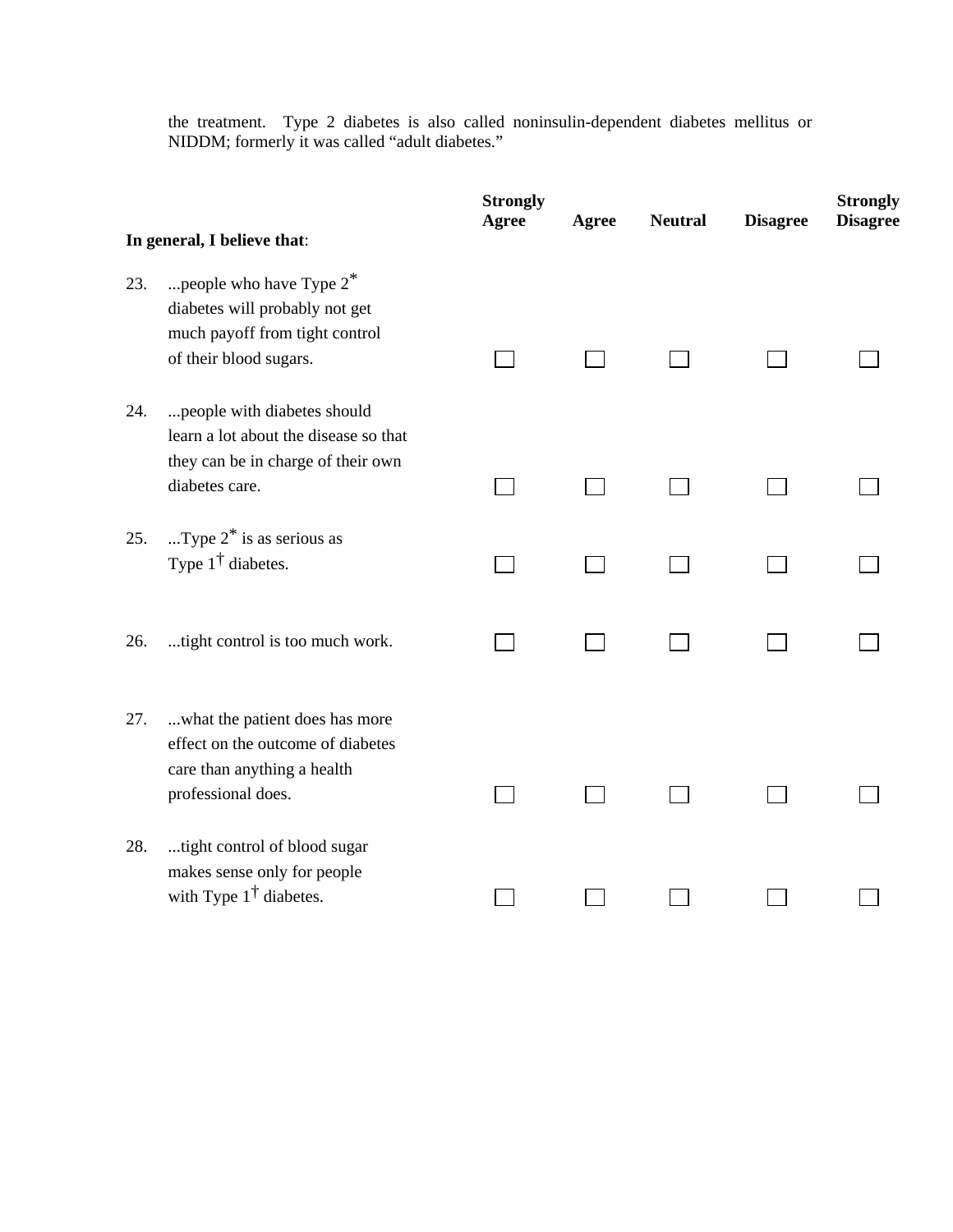- \* Type 2 diabetes usually begins after age 40. Many patients are overweight and weight loss is often an important part of the treatment. Insulin and/or diabetes pills are sometimes used in the treatment. Type 2 diabetes is also called noninsulin-dependent diabetes mellitus or NIDDM; formerly it was called "adult diabetes."
- †Type 1 diabetes usually begins before age 40 and always requires insulin as part of the treatment. Patients are usually not overweight. Type 1 diabetes is also called insulin-dependent diabetes mellitus or IDDM; formerly it was called "juvenile diabetes."

|     | In general, I believe that:                                                                                        | <b>Strongly</b><br>Agree | Agree | <b>Neutral</b> | <b>Disagree</b> | <b>Strongly</b><br><b>Disagree</b> |
|-----|--------------------------------------------------------------------------------------------------------------------|--------------------------|-------|----------------|-----------------|------------------------------------|
| 29. | it is frustrating for people with<br>diabetes to take care of their<br>disease.                                    |                          |       |                |                 |                                    |
| 30. | people with diabetes have a right<br>to decide how hard they will work<br>to control their blood sugar.            |                          |       |                |                 |                                    |
| 31. | people who take diabetes pills<br>should be as concerned about their<br>blood sugar as people who take<br>insulin. |                          |       |                |                 |                                    |
| 32. | people with diabetes have the<br>right not to take good care of their<br>diabetes.                                 |                          |       |                |                 |                                    |
| 33. | support from family and friends<br>is important in dealing with<br>diabetes.                                       |                          |       |                |                 |                                    |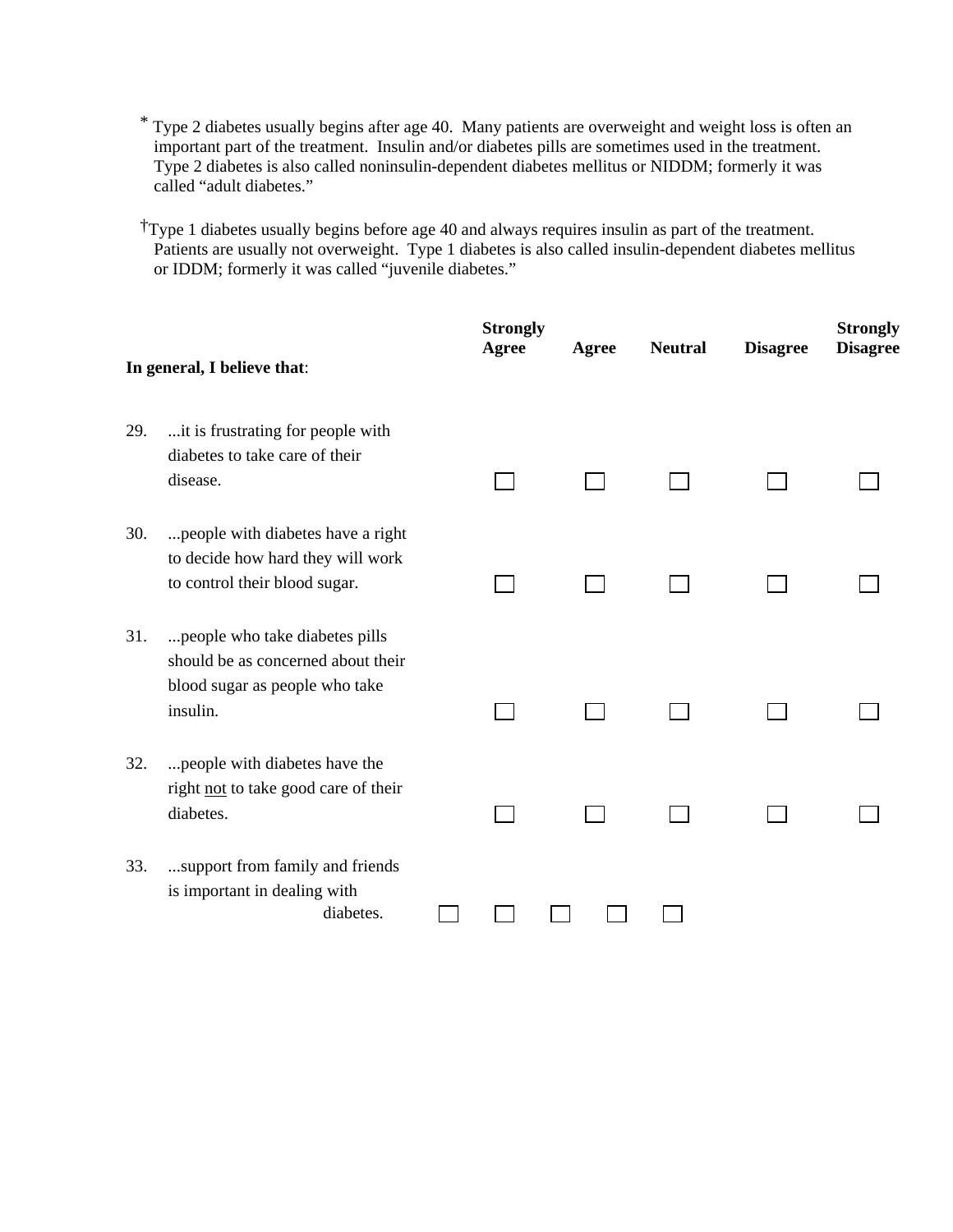# **Appendix I cont.**

## **Attitudes Diabetes Care 21:1391-1396, 1998. Larme et al**

| Compare the difficulty of treatment of                                 |              |                |                  |                |   |                         |            |   |
|------------------------------------------------------------------------|--------------|----------------|------------------|----------------|---|-------------------------|------------|---|
| diabetes with these other chronic conditions.                          |              |                |                  | $1 = easier$   |   |                         | 8 = harder |   |
| Hypertension                                                           | 1            |                | 3                | 4              | 5 | 6                       | 7          | 8 |
| Arthritis                                                              |              | $\overline{2}$ | 3                | $\overline{4}$ | 5 | 6                       | 7          | 8 |
| Cholesterol                                                            |              | $\overline{2}$ | 3                | 4              | 5 | 6                       | 7          | 8 |
| Depression                                                             |              | $\overline{2}$ | 3                | 4              | 5 | 6                       | 7          | 8 |
| Asthma                                                                 |              | $\overline{2}$ | 3                | $\overline{4}$ | 5 | 6                       | 7          | 8 |
| Headache                                                               |              | $\overline{2}$ | 3                | 4              | 5 | 6                       | 7          | 8 |
| Back pain                                                              |              | $\overline{2}$ | 3                | $\overline{4}$ | 5 | 6                       | 7          | 8 |
| <b>Heart Failure</b>                                                   |              | $\overline{2}$ | 3                | $\overline{4}$ | 5 | 6                       | 7          | 8 |
| Peptic Ulcer Disease 1                                                 |              | $\overline{2}$ | 3                | 4              | 5 | 6                       | 7          | 8 |
| Please rate the following<br>your beliefs about diabetes<br>treatment. |              |                | 1=strongly agree |                |   | $8 =$ strongly disagree |            |   |
| Treatment is efficacious                                               |              | 2              | 3                | 4              | 5 | 6                       | 7          | 8 |
| Confident in own abilities                                             | $\mathbf{1}$ | $\overline{2}$ | 3                | $\overline{4}$ | 5 | 6                       | 7          | 8 |
| Enough time and resources 1                                            |              | $\mathfrak{D}$ | 3                | 4              | 5 | 6                       |            | 8 |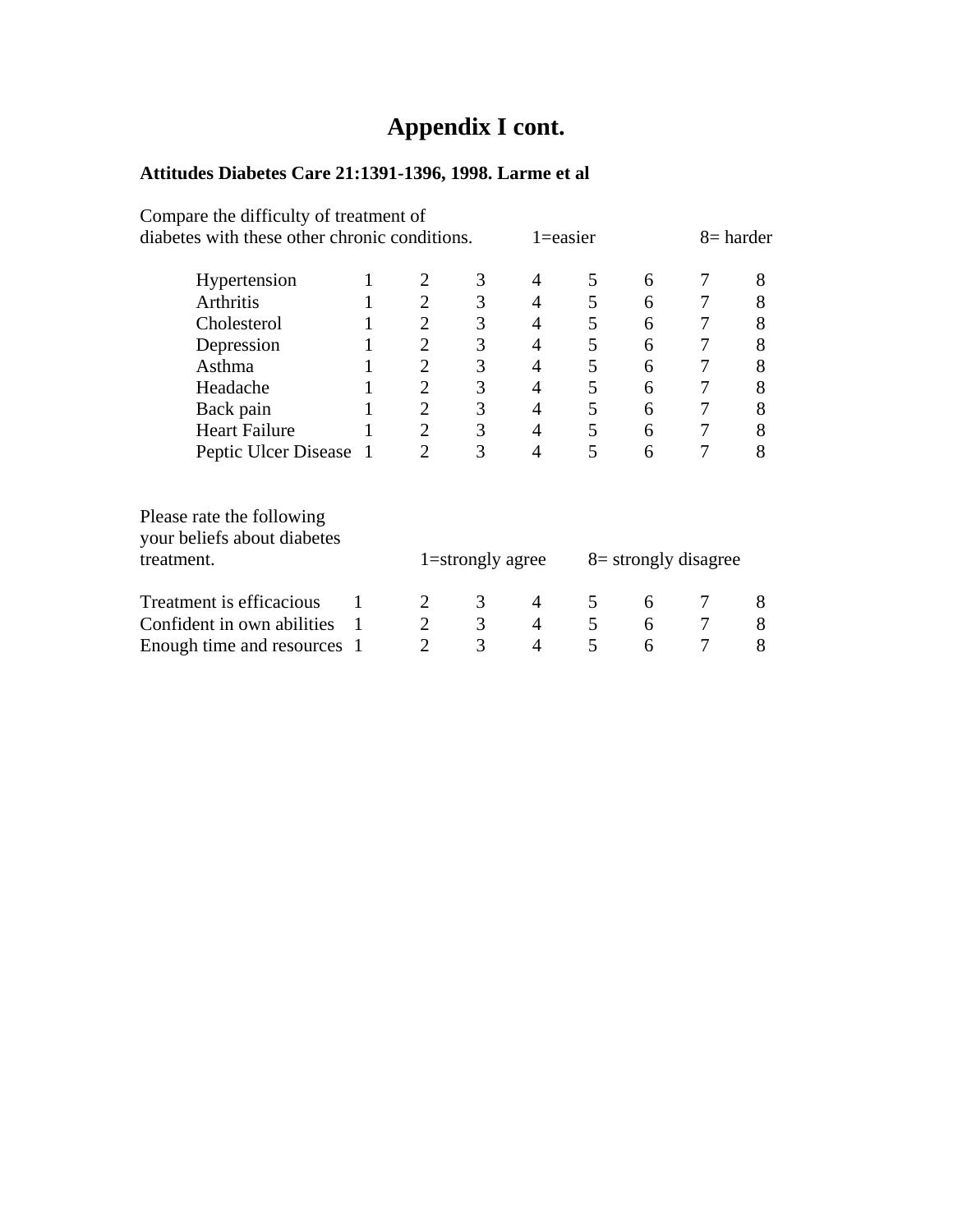# **Appendix II**

## **Knowledge/attitude survey Diabetes care 22:19280-1932, 1999.**

| agree                                                                                                                                | agree somewhat                                                                                                                                                             | neutral |              | disagree somewhat |   |                | disagree |  |
|--------------------------------------------------------------------------------------------------------------------------------------|----------------------------------------------------------------------------------------------------------------------------------------------------------------------------|---------|--------------|-------------------|---|----------------|----------|--|
| $\mathbf{1}$                                                                                                                         | $\overline{2}$                                                                                                                                                             | 3       | 4            |                   |   | 5              |          |  |
|                                                                                                                                      | 1. All oral agents used to treat diabetes<br>are equally effective.                                                                                                        |         | $\mathbf{1}$ | $\overline{2}$    | 3 | $\overline{4}$ | 5        |  |
| 2. Diabetes is a progressive disease that<br>requires increasing numbers of therapies<br>or doses of agents to control it over time. |                                                                                                                                                                            |         | $\mathbf{1}$ | $\overline{2}$    | 3 | $\overline{4}$ | 5        |  |
|                                                                                                                                      | 3. It is important for patients with type 2<br>diabetes to maintain a $HbA1c<7$ %.                                                                                         |         | $\mathbf{1}$ | $\overline{2}$    | 3 | $\overline{4}$ | 5        |  |
| frank diabetes.                                                                                                                      | 4. Patients with insulin resistance do not                                                                                                                                 |         | $\mathbf{1}$ | $\overline{2}$    | 3 | $\overline{4}$ | 5        |  |
|                                                                                                                                      | 5. As diabetic patients get older, it is better<br>for them to have higher glucose levels,<br>mimicking normal aging process.                                              |         | $\mathbf{1}$ | $\overline{2}$    | 3 | $\overline{4}$ | 5        |  |
|                                                                                                                                      | 6. The progressive worsening of diabetes<br>as one ages cannot be avoided.                                                                                                 |         | $\mathbf{1}$ | $\overline{2}$    | 3 | 4              | 5        |  |
|                                                                                                                                      | 7. Insulin sensitizing oral agents offer<br>significant advantages to patients with<br>type 2 diabetes when used alone or in<br>combination with sulfonylureas or insulin. |         | $\mathbf{1}$ | $\overline{2}$    | 3 | $\overline{4}$ | 5        |  |
|                                                                                                                                      |                                                                                                                                                                            |         |              |                   |   |                |          |  |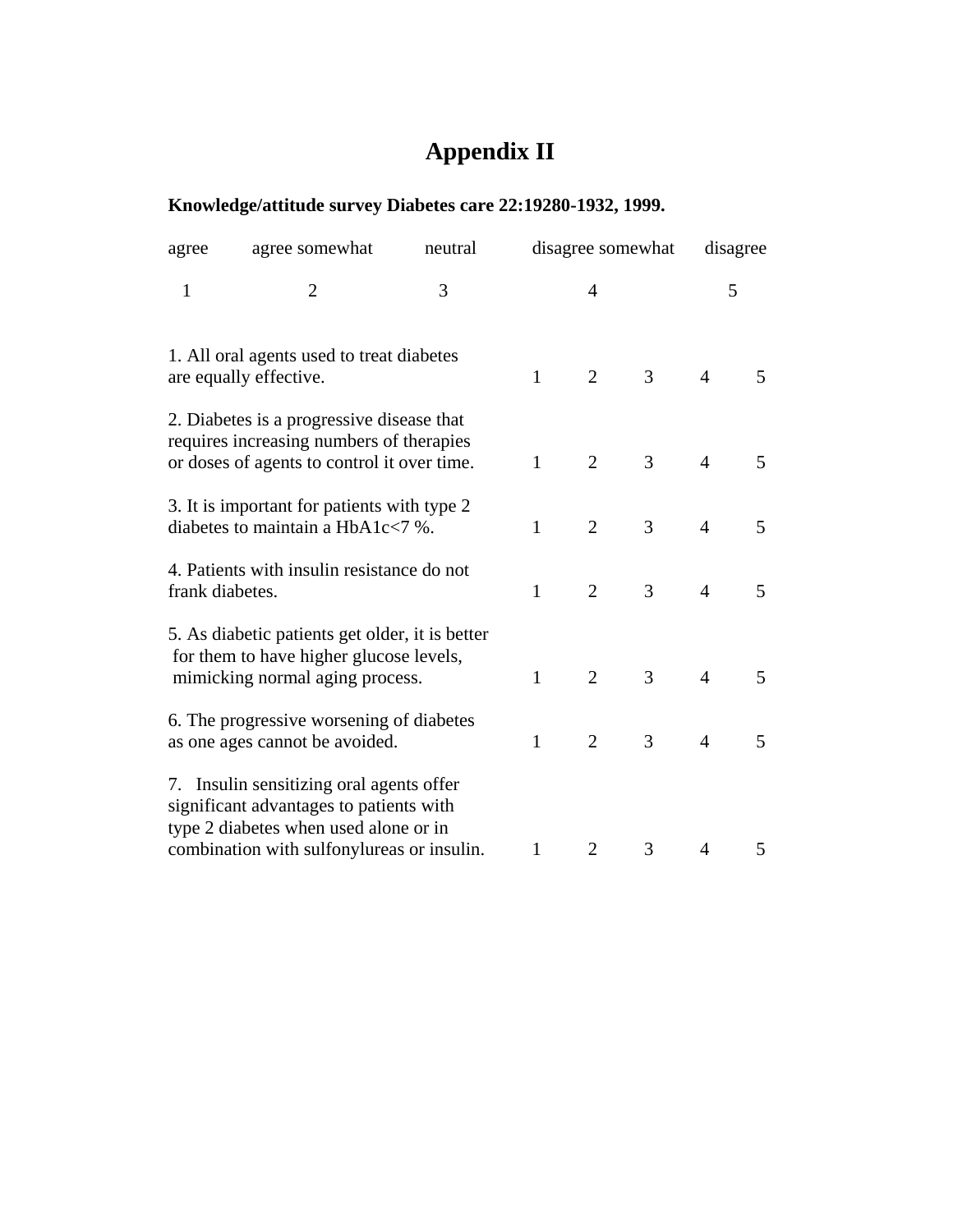## **References**

- 1. Diabetes Prevention Program Research Group Reduction in the Incidence of Type 2 Diabetes with Lifestyle Intervention or Metformin. *N Engl J Med* 2003; 346:393-403.
- 2. UKPDS: Effect of intensive blood-glucose control with metformin on complications in overweight patients with type 2 diabetes. UKPDS Study Group. *Lancet* 1998; 352:854-865.
- 3. UKPDS: Intensive blood glucose control with sulphonylureas or insulin compared with conventional treatment and risk of complications in patients with type 2 diabetes.

UKPDS Study Group. *Lancet* 1998; 352: 837-853.

- 4. Gerstein HC. Reduction of cardiovascular events and microvascular complications in diabetes with ACE inhibitor treatment: HOPE and MICRO-HOPE. *Diabetes Metab Res Rev*. 2002 Sep-Oct;18 Suppl 3:S82-5.
- 5. UKPDS: Tight blood pressure control and risk of macrovascular and microvascular complications in type 2 diabetes. UKPDS Study Group. *British Medical Journal* 1998; 317: 703-713.
- 6. Colhoun HM, Betteridge DJ, Durrington PN, et al. Primary prevention of cardiovascular disease with atorvastatin in type 2 diabetes in the Collaborative Atorvastatin Diabetes Study (CARDS): multicentre randomised placebocontrolled trial. *Lancet* 2004; 364:685-696.
- 7. Wagner EH, Sandhu N, Newton KM, McCulloch DK, Ramsey SD, Grothaus LC. Effect of improved glycemic control on health care costs and utilization. *JAMA* 2001; 285(2):182-9.
- 8. Shafer K, Richardson A, Skipper B, Colleran K Disparities In Cardiovascular Disease Risks and Treatment: A Comparison Of Hispanic And Non-Hispanic Whites. *J Invest* Med 2005; 53(suppl.1):S101.
- 9. Kirkman MS, William SR, Caffrey HH, Marrero DG. Impact of a program to improve adherence to diabetes guidelines by primary care physicians. *Diabetes Care* 2002; 25(11):1946-51.
- 10. Ruoff G, Gray LS. Using a flow sheet to improve performance in treatment of elderly patients with type 2 diabetes. *Fam Med* 1999; 31(5):331-6.